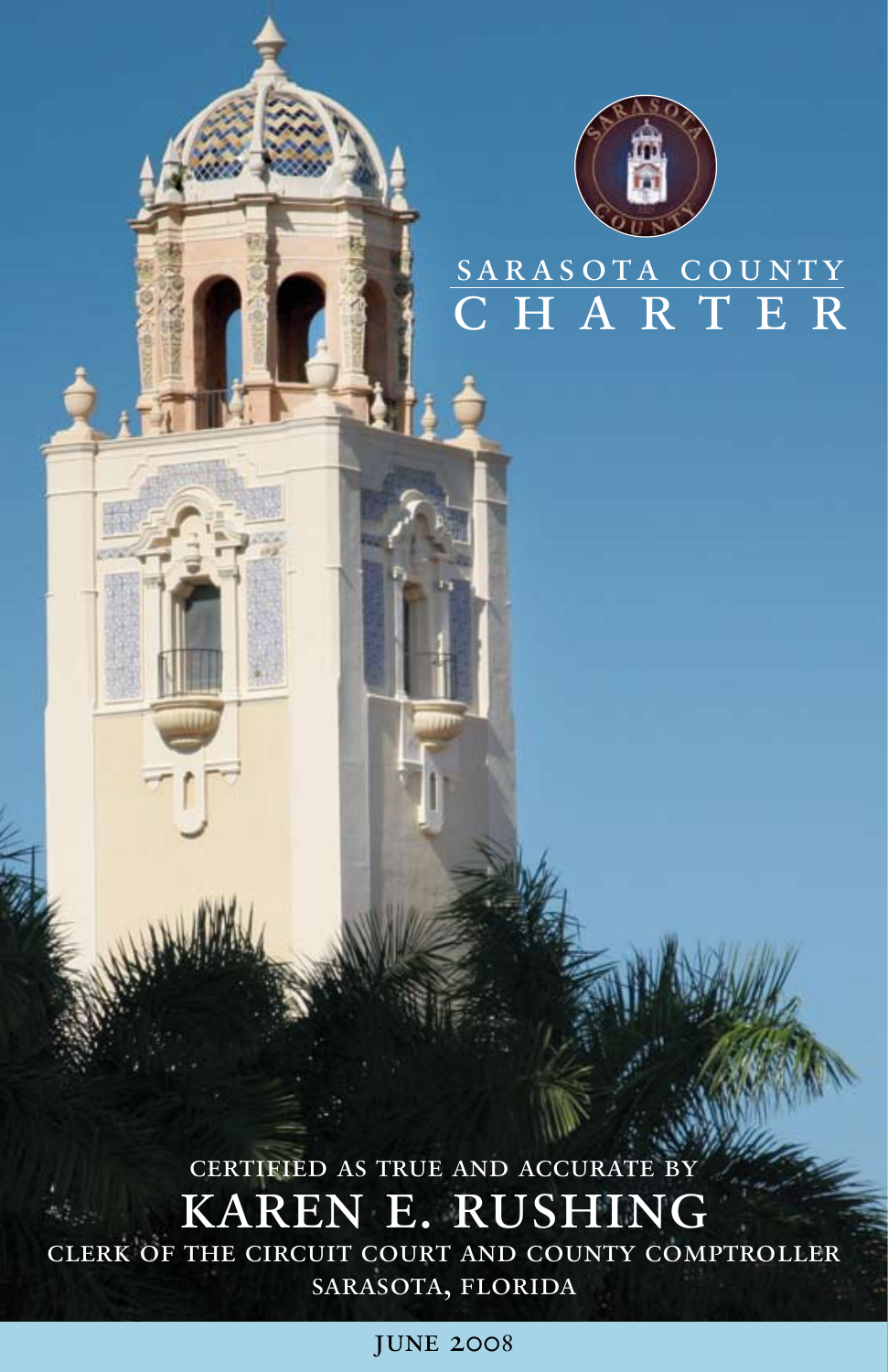

# CHARTER sarasota county

Adopted November 3, 1971. Repealed, new Charter adopted November 4, 1980. Amended September 7, 1982. Amended November 6, 1984. Amended February 5, 1985. Amended November 6, 1990. Amended September 1, 1992. Amended November 3, 1992. Amended November 8, 1994. Amended November 5, 1996. Amended September 1, 1998. Amended March 14, 2000. Amended November 7, 2000. Amended September 10, 2002. Amended August 31, 2004. Amended November 7, 2006. Amended March 13, 2007. Amended November 6, 2007. Amended May 6, 2008.

Official Compilation of the Sarasota County Charter

Certified as True and Accurate by Karen E. Rushing Clerk of the Circuit Court and County Comptroller Sarasota, Florida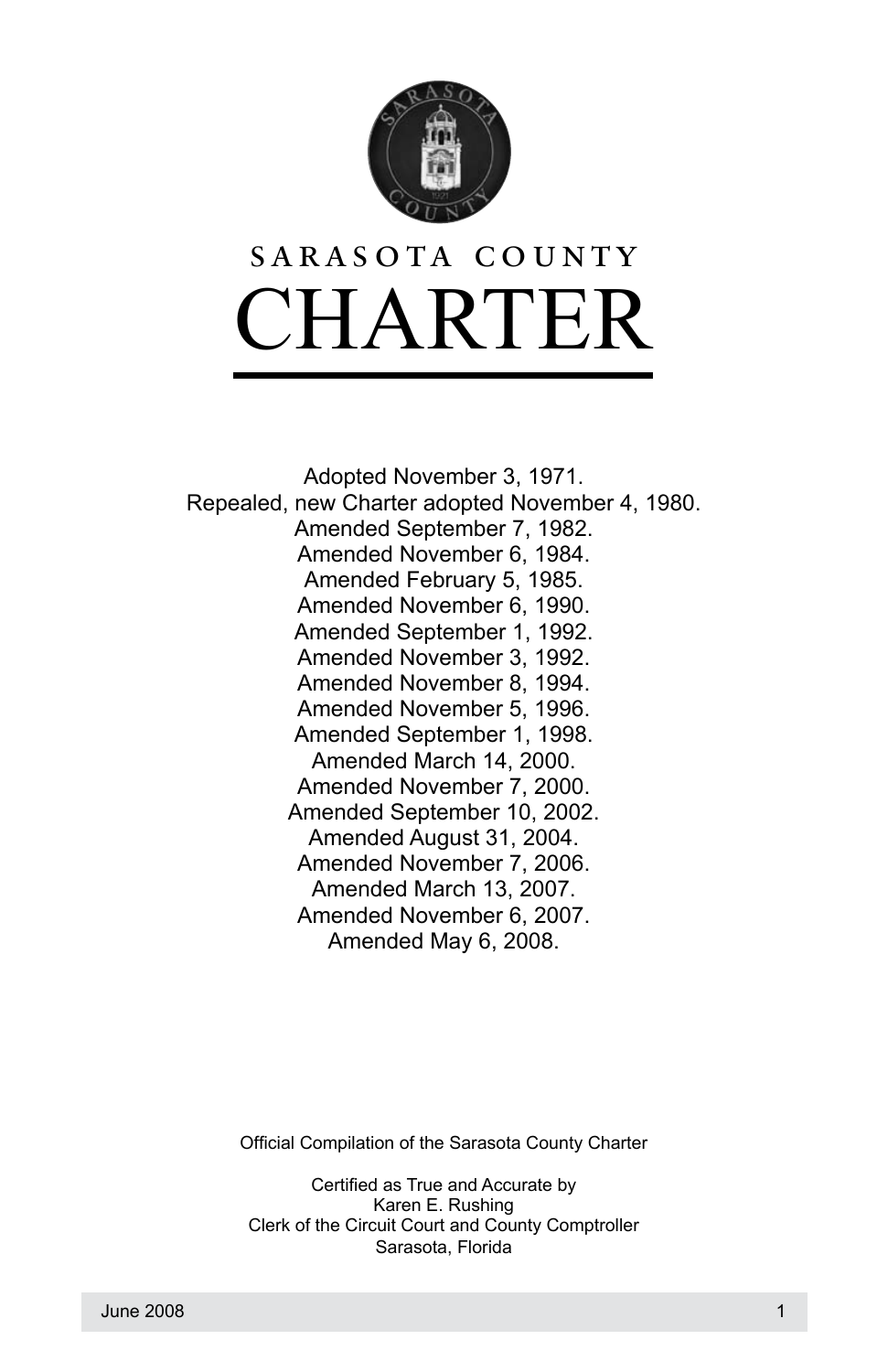## **TABLE OF CONTENTS**

#### **ARTICLE**<sub>I</sub> **POWERS AND SCOPE OF COUNTY GOVERNMENT Page 5**

- Section 1.1 Purpose
	- 1.2 Name and Boundaries
	- 1.3 General Powers of County
	- 1.4 Special Powers of County
	- 1.5 Form of Government

#### **ARTICLE** II **ORGANIZATION OF GOVERNMENT Page 6**

- Section 2.1 Board of County Commissioners
	- 2.1A Composition, Election, and Terms of Members
	- 2.1B Compensation
	- 2.1C Vacancies
	- 2.1D Chairman
	- 2.1E Vice Chairman
	- 2.2 Powers of Board of County Commissioners
	- 2.2A Adoption of Ordinances
	- 2.2A(1) Adoption of Ordinances Increasing Land Use Density or Intensity
	- 2.2A(2) Adoption of Ordinances Relating to the Urban Service Boundary
	- 2.2B Adoption of Emergency Ordinances
	- 2.2C Reviewing Budgetary Requests
	- 2.2D Parliamentary Procedures
	- 2.2E Appointment and Removal of County Administrator
	- 2.3 Redistricting
	- 2.4 Constitutional Officers
	- 2.5 Testimony under Oath
	- 2.6 County Administrator
	- 2.6A General Duties
	- 2.6B Appointment and Removal
	- 2.6C Qualifications
	- 2.6D Absence
	- 2.6E Compensation
	- 2.6F Powers and Duties
	- 2.6G Administrative Code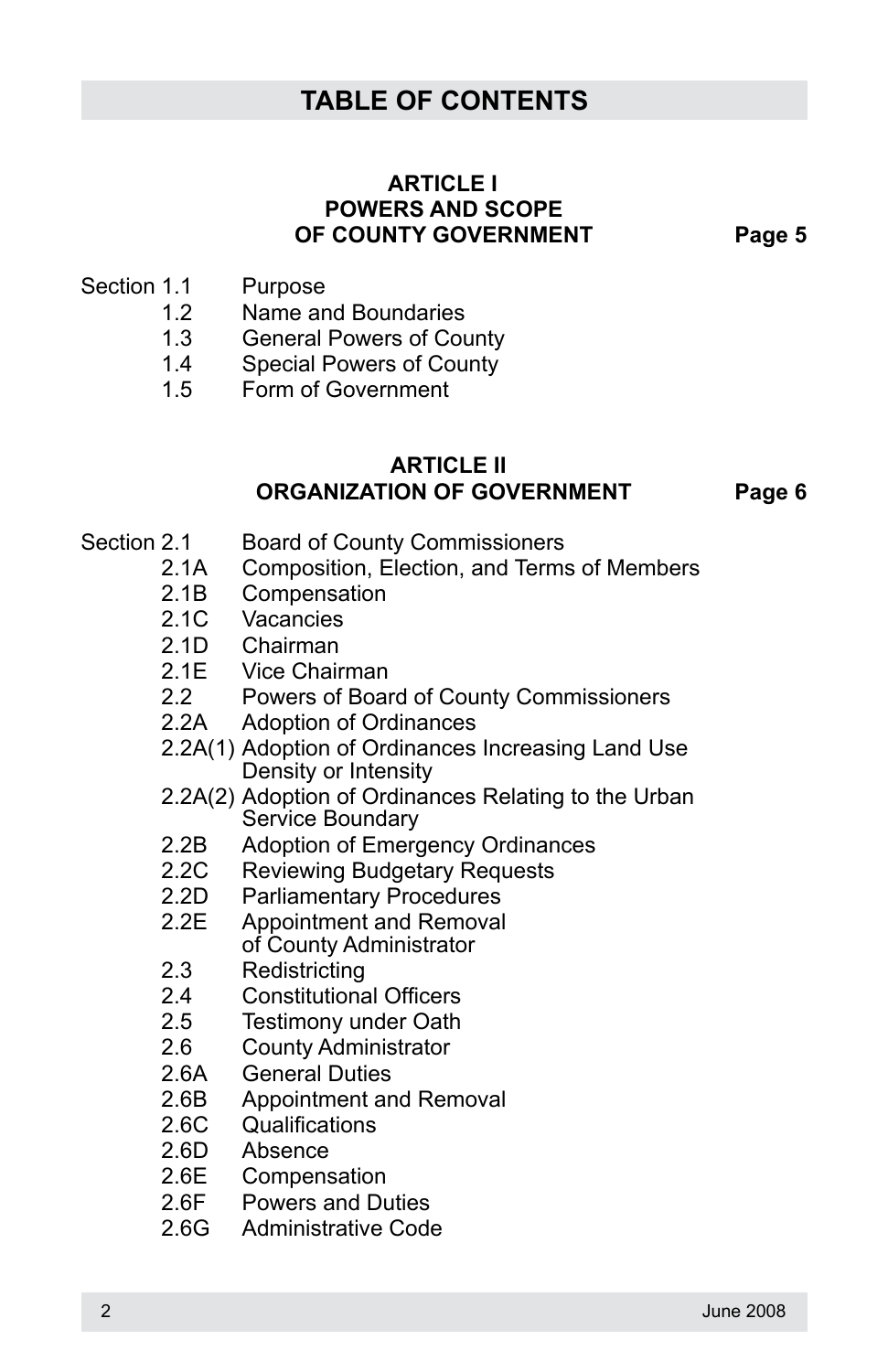- 2.6H Employee Supervision
- 2.6I Board Instructions
- 2.6J Political Activity
- 2.6K Appointments
- 2.7 County Attorney
- 2.8 Charter Review Board
- 2.8A Composition, Election, and Term of Members
- 2.8B Jurisdiction and Meetings of the Charter Review Board
- 2.8C Vacancies on the Charter Review Board

#### **ARTICLE** III **GENERAL PROVISIONS OF HOME RULE Page 14**

- Section 3.1 Powers of Board of County Commissioners
	- 3.2 Personnel Administration
	- 3.2A Merit System
	- 3.2B Employment Policy
	- 3.3 Conflict Between County and City Ordinances
	- 3.4 Ordinance Procedure
	- 3.5 Ordinance Violations
	- 3.6 Construction of Laws
	- 3.7 Citizens' Right to Judicial Relief
	- 3.8 Zoning Disclosure

#### **ARTICLE IV SOLID WASTE MANAGEMENT Page 17**

Section 4.1 Mandatory Recycling Program

#### **ARTICLE V FINANCE AND TAXATION Page 17**

- Section 5.1 Special Powers
	- 5.2 Budget
	- 5.2A Combined
	- 5.2B Preparation and Adoption
	- 5.2C Sections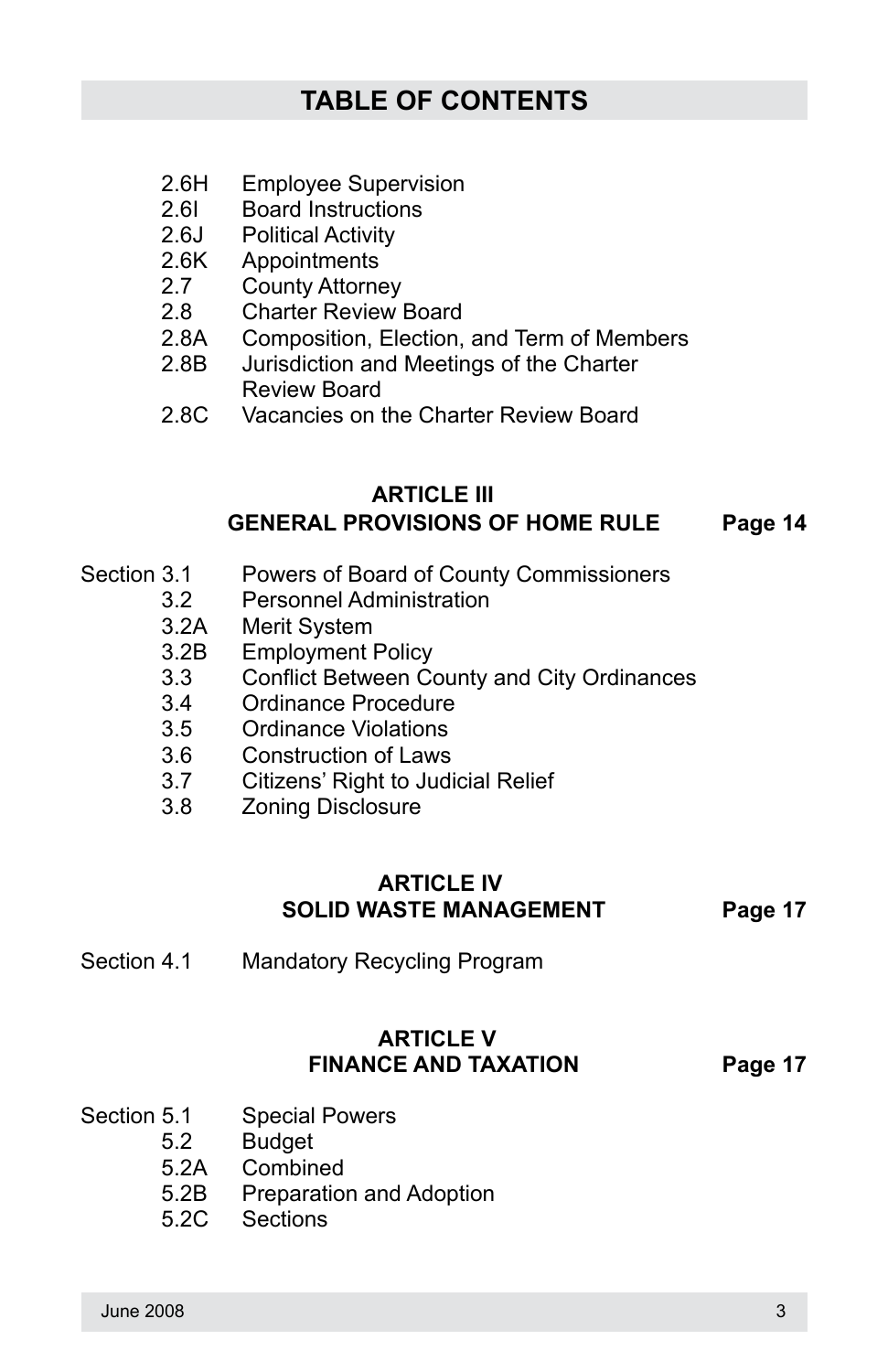# **TABLE OF CONTENTS**

- 5.2D Bonding Limitations
- 5.3 Compensation on Fee Basis Forbidden
- 5.4 Audit

#### **ARTICLE VI ELECTIONS AND ELECTED OFFICERS Page 19**

- Section 6.1 Applicability of General Laws
	- 6.2 Votes Required in an Election or Referendum
	- 6.2A Voter Verified Paper Ballot, Mandatory Audits, and Certification of Elections Results
	- 6.3 Recall<br>6.4 Methor
	- Method
	- 6.5 Elections for County Office
	- 6.5A Campaign Contributions
	- 6.6 Enforcement
	- 6.7 Qualification

#### **ARTICLE VII CHARTER REVISION Page 21**

- Section 7.1 Petition, Ordinance, Legislature, Charter Review Board
	- 7.2 Official Compilation of the Amended Charter

#### **ARTICLE VIII TRANSITION AND SEVERABILITY Page 23**

- Section 8.1 Title of Property Reserved to County
	- 8.2 Obligation of Contracts Preserved
	- 8.3 Existing Ordinances Continue
	- 8.4 Severability Clause

#### **Sarasota County Officials Access Page 24 Sarasota County Officials**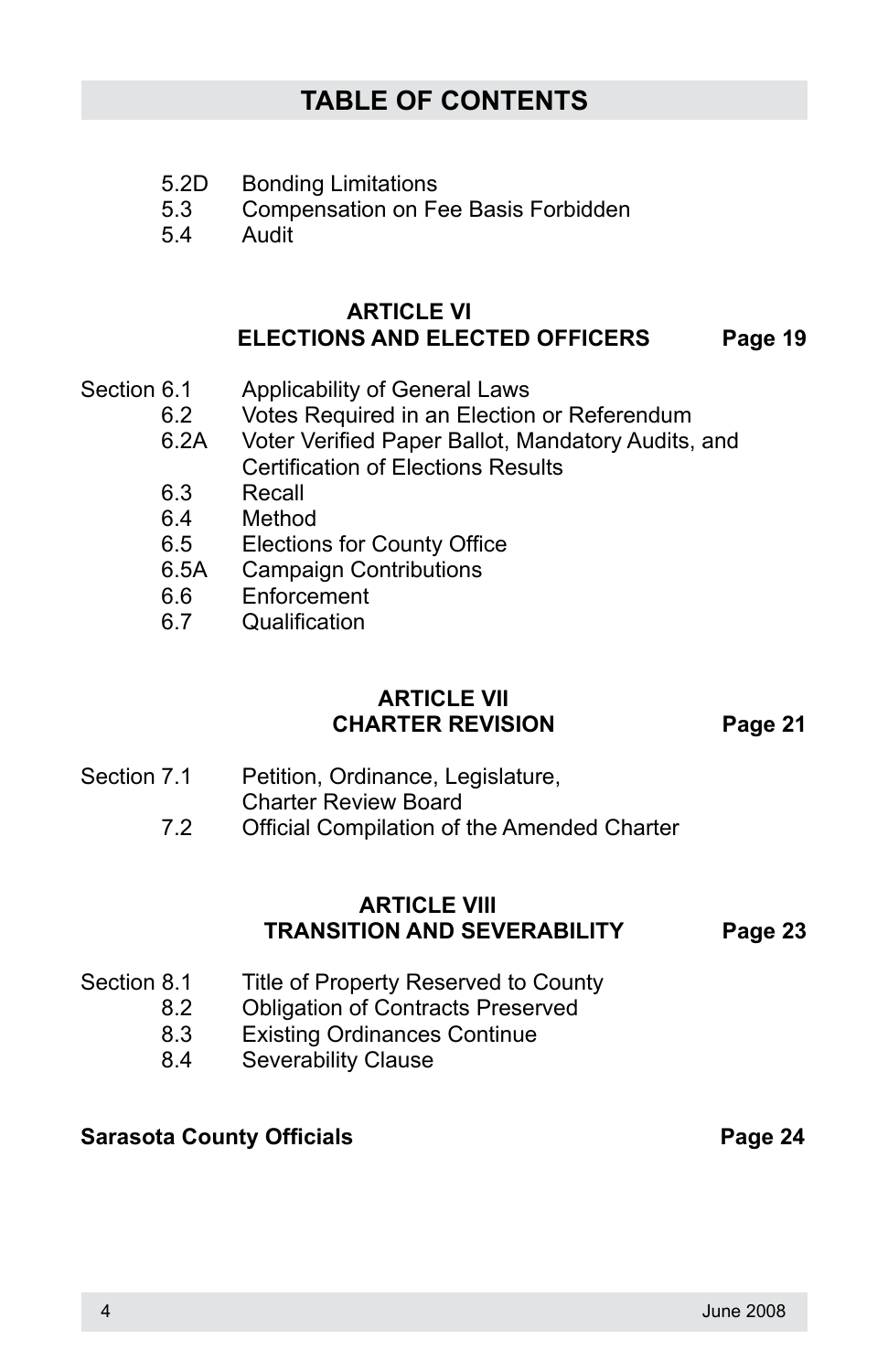# **ARTICLE I**

#### **POWERS AND SCOPE OF COUNTY GOVERNMENT**

**Section 1.1 Purpose.** We, the people of Sarasota County, Florida, hereby avail ourselves of the opportunity to adopt a Home Rule Charter in accordance with the Constitution and the General Laws of the State of Florida.

**Section 1.2 Name and Boundaries.** The corporate name shall be "Sarasota County," hereinafter referred to as the "County." The County's seat and boundaries shall be those designated by law. *(Amended 8/31/2004.)*

**Section 1.3 General Powers of County.** Under this Charter, the County shall have all powers of local self-government including all county and municipal powers prescribed by the Constitution and General Laws of the State of Florida. No power, right or duty of the Sarasota County Public Hospital District may be taken away, added to or altered unless, to the extent allowed by law, its governing body consents to an ordinance doing so or such ordinance is adopted after an advertised public hearing of the Board of County Commissioners and the ordinance is approved at a referendum. *(Amended 8/31/2004.)*

**Section 1.4 Special Powers of County.** The County, operating under this Charter, shall have all special powers heretofore granted by law to the Board of County Commissioners, and shall have such additional county and municipal powers consistent with the Constitution, general law, special laws approved by vote of the electors and this Charter. *(Amended 8/31/2004.)*

**Section 1.5 Form of Government.** This Charter establishes a commission/county administrator form of government. The Board of County Commissioners, consisting of elected citizens, whose election, duties and responsibilities are hereinafter set forth, shall constitute the governing body of the County. *(Amended 8/31/2004.)*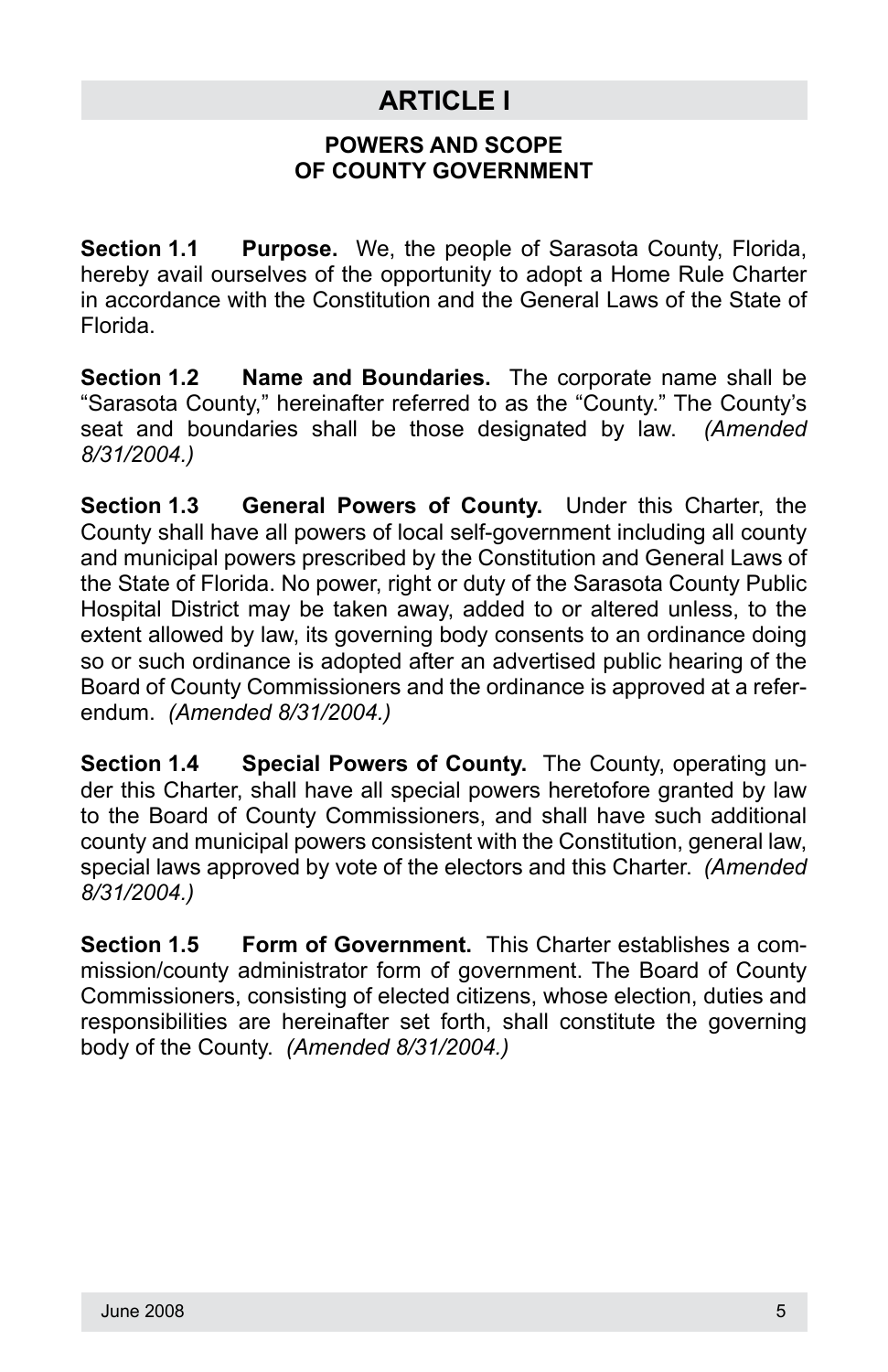

# **ARTICLE II**

#### **ORGANIZATION OF GOVERNMENT**

#### **Section 2.1 Board of County Commissioners**

**2.1A Composition, election and term of members.** There shall be a Board of County Commissioners which shall consist of five members serving staggered terms of four years. One Commissioner residing in each district shall be elected by qualified voters of the County. A Commissioner who is removed from his or her district as a result of redistricting may serve out the balance of his or her term as a representative of his or her former district. *(Amended 11/3/1992, 11/8/1994, and 9/1/1998.)*

No Commissioner shall serve more than two consecutive terms on the Board. For purposes of this limitation, any period of service on the Board of less than eighteen (18) months shall not be deemed to constitute a term of service. Further, a Commissioner who has served two consecutive terms may thereafter serve additional term(s) only after a lapse of service in office of at least two years. No previous term or term which is in progress as of the effective date of this Amendment shall be considered a term of service for purposes of the limitations contained herein. *(Amended 9/I/1998.) (Pursuant to the Final Judgment entered on February 1, 2005, by the Circuit Court of the Twelfth Judicial Circuit in Moore v. Sarasota County, the term limits provision of this Section is unconstitutional and unenforceable.)*

**2.1B Compensation.** Commissioners shall determine by ordinance the salary paid its members on each odd numbered year, which shall remain fixed until the next odd numbered year. The salary shall not exceed that allowed to be paid to the County Commissioners by the State Legislature, but may be any lesser amount. All other compensation must be based on actual expenses incurred in the performance of duties as Commissioners as provided by the General Laws of the State of Florida.

**2.1C Vacancies.** Vacancies on the Board of County Commissioners shall be defined and filled as provided by State law. Any Commissioner who changes his or her permanent residence to an area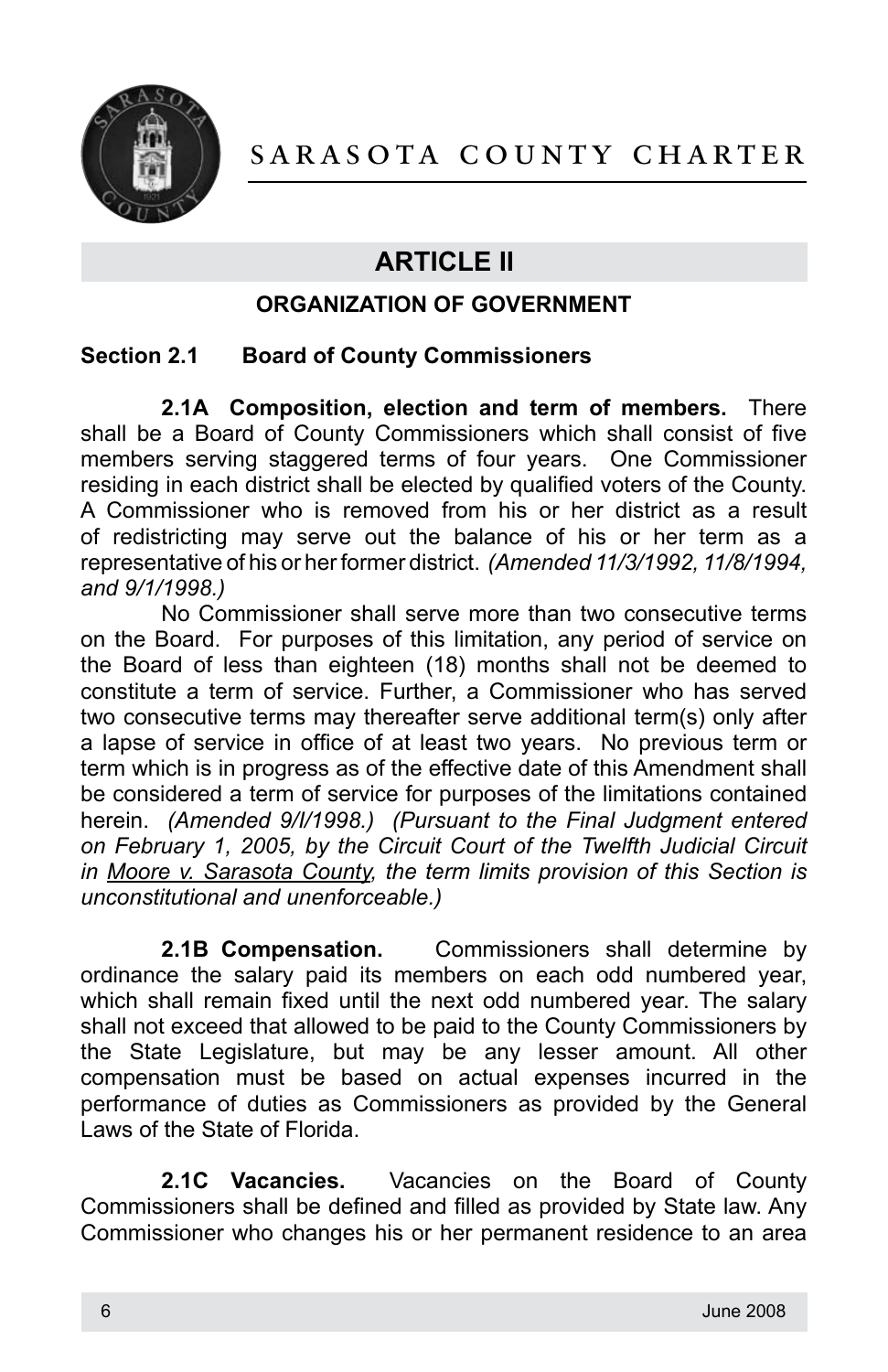outside his/her district shall be deemed to have vacated his or her office on the Board of County Commissioners. *(Amended 9/10/2002.)*

**2.1D Chairman.** The Board of County Commissioners shall elect one of its members as Chairman by majority vote. This election shall be held in the month of December of each calendar year. In the event of a Chair vacancy, the new Chairman shall be elected at the next regular meeting. In addition to his or her powers and duties as a Board member, the Chairman shall have certain additional powers and duties including, but not limited to, the following:

(1) serve as presiding officer of the Board of County Commissioners;

(2) call the Board of County Commissioners into regular and special session;

(3) sign ordinances, resolutions, and documents for the Board of County Commissioners; and

(4) serve as the official representative and ceremonial dignitary for the County government.

**2.1E Vice Chairman.** The Board of County Commissioners shall elect one of its members as Vice Chairman who shall have all rights and duties of the Chairman during the absence of the Chairman.

**Section 2.2 Powers of the Board of County Commissioners.**  Pursuant to the powers granted by the Constitution, General and Special Laws of the State of Florida, and this Charter, the Board of County Commissioners shall have the power to:

**2.2A** With the exception of emergency ordinances, adopt ordinances to carry out both County and municipal powers and purposes by the affirmative vote by three (3) Commissioners. *(Amended 8/31/2004.)*

**2.2A (1)** Provided however, any ordinance amending Sarasota County's Comprehensive Plan which increases allowable land use density or intensity, shall require an affirmative vote of a majority plus one of the full membership of the Board of County Commissioners. *(Added 11/6/2007.)*

**2.2A (2)** Provided further, that from and after the effective date of this sub-subsection 2.2A(2), any ordinance amending Sarasota County's Comprehensive Plan which either:

(1) adds lands lying outside the Urban Service Area Boundary to the Urban Service Area,

(2) establishes new Future Land Use Overlay Districts which increase the allowable land use density or intensity on lands lying outside the Urban Service Area Boundary, or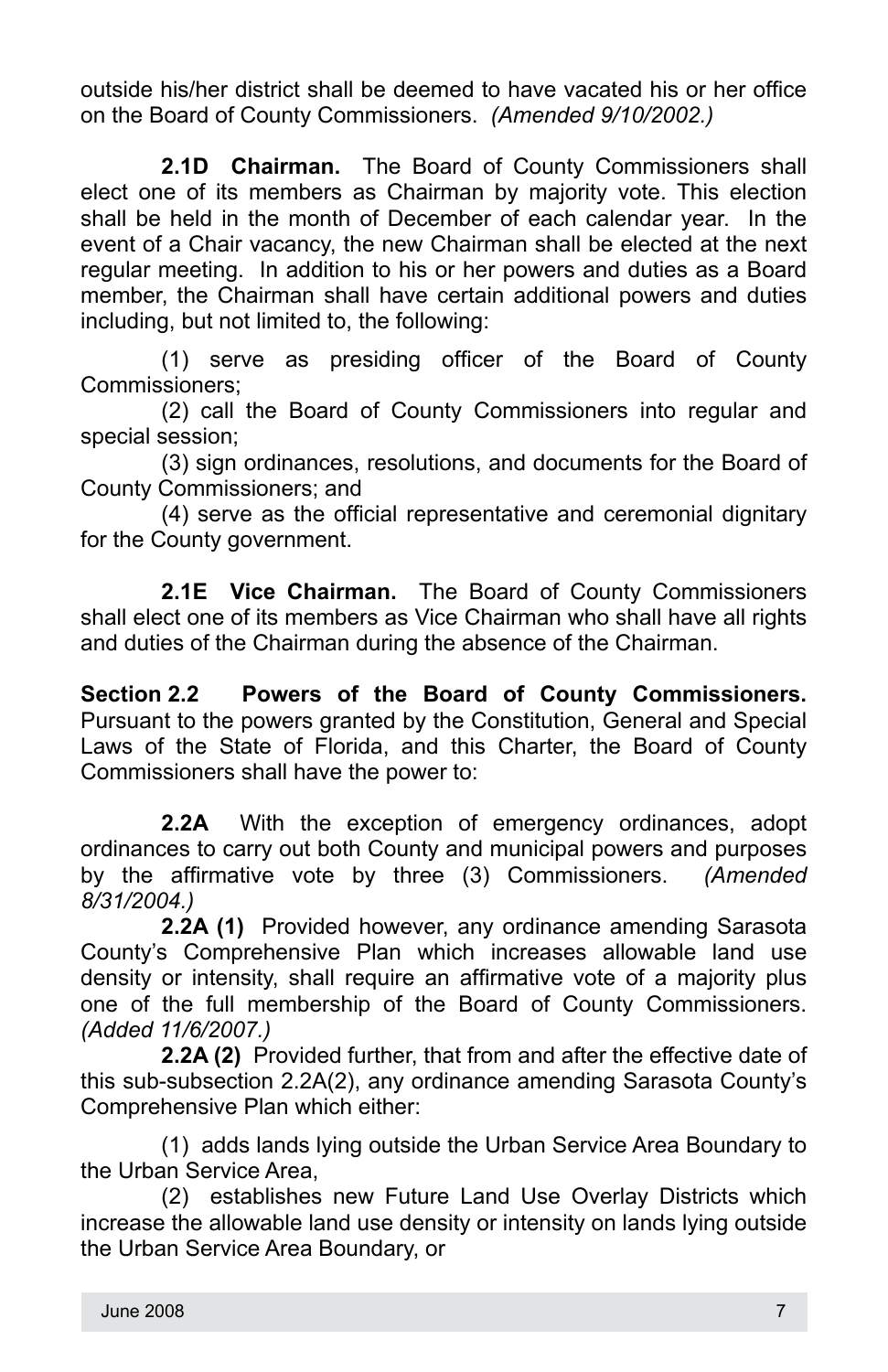

(3) adds lands outside the Urban Service Area Boundary to either the Settlement Area Overlay or the Affordable Housing Overlay, shall be fiscally neutral and shall require the unanimous affirmative vote of the full membership of the Board of County Commissioners.

"Urban Service Area" shall mean that area delineated on that certain map titled "Future Land Use Map of Sarasota County," dated November 2006, which is on file in the official records of the Clerk to the Board of County Commissioners.

This sub-subsection 2.2A(2) shall not apply to amendments to the goals, objectives and policies of the Sarasota 2050 Resource Management Areas or to the Land Use Maps approved as part of Sarasota 2050.

This sub-section 2.2A(2) shall not apply to comprehensive plan amendments that were approved for transmittal to the Department of community Affairs prior to January 1, 2008.

Any proposed ordinance amending Sarasota County's Comprehensive Plan eliminating the Urban Service Area Boundary from Sarasota County's Comprehensive Plan shall be subject to voter approval at a referendum election called for that purpose.

No Charter amendment adopted after the effective date of this sub-subsection 2.2A(2) that deals with the extent of or process for altering the Urban Service Area in Sarasota County's Comprehensive Plan shall become effective unless that amendment explicitly provides for the repeal of this sub-subsection 2.2A(2).

*(Added 5/6/2008.)* 

**2.2B** Adopt emergency ordinances to carry out both County and municipal powers and purposes pursuant to General Law of the State of Florida. *(Amended 8/31/2004.)*

**2.2C** Review the budgetary requests, including salaries, and make the final budgetary determinations and appropriations for all County management, all administrative departments of the government, adjustment boards, special authorities and tax districts that request a portion of the millage levied for County purposes under the Constitution of Florida, or such other millage as may be levied by the County for municipal service districts excepting the school system and the Sarasota County Public Hospital Board.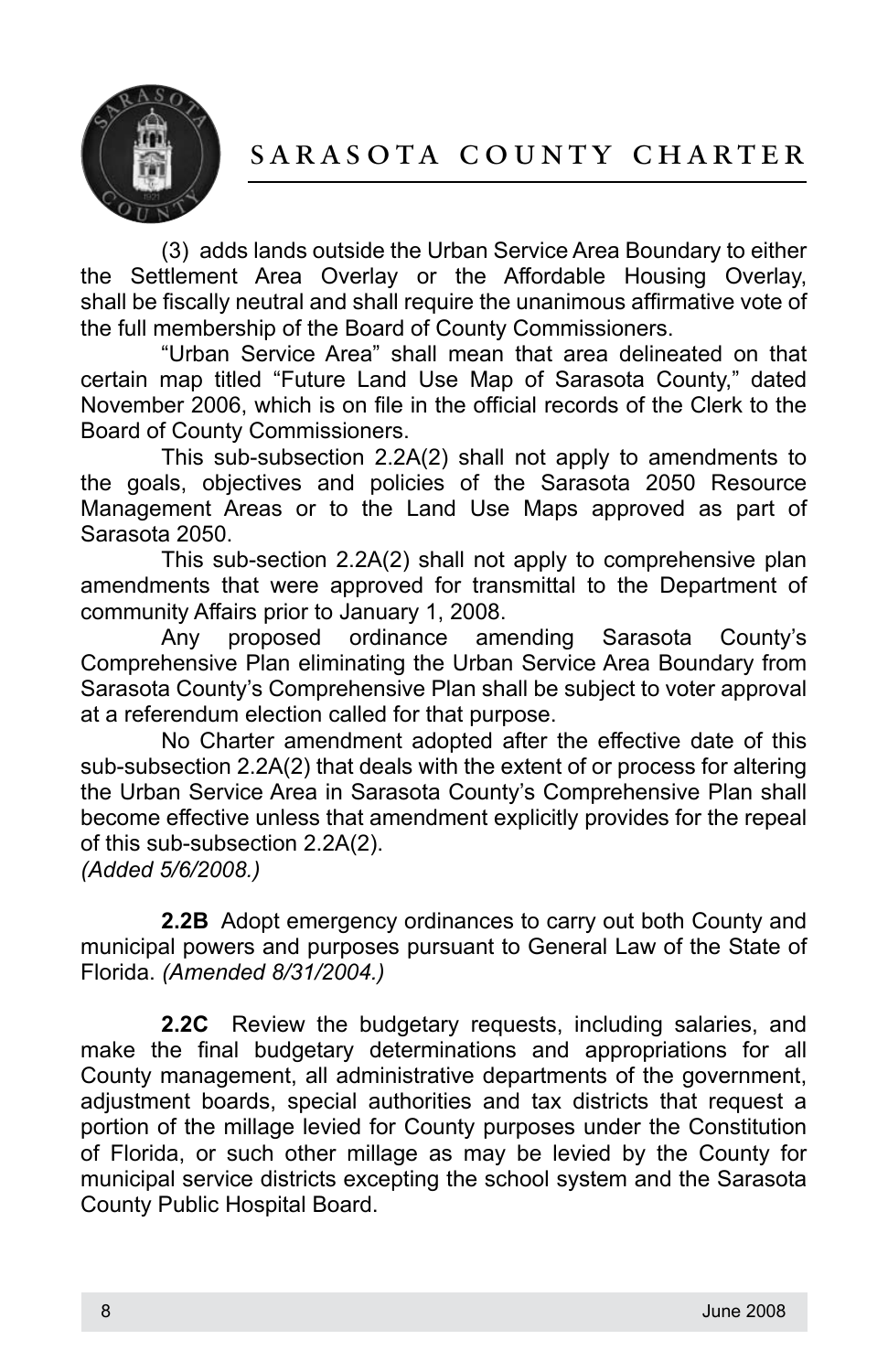**2.2D** Adopt by a majority vote of the full Board of County Commissioners such rules of parliamentary procedures as shall be necessary for the orderly transaction of the business of the Board of County Commissioners.

**2.2E** Appoint and remove the County Administrator pursuant to the provisions of Section 2.6B of this Charter.

**Section 2.3 Redistricting.** Redistricting of the County Commission districts shall be in accordance with General Law; provided however, that any redistricting of the County Commission district boundaries shall be approved by the Board of County Commissioners at a public hearing. Notice of the public hearing shall include a summary of the proposed changes and a substantially detailed map comparing proposed district boundaries to existing boundaries and shall be published in a newspaper of general circulation pursuant to the statutory notice period for the enactment of ordinances. *(Amended 9/10/2002.)*

**Section 2.4 Constitutional Officers.** There shall be elected by the electors of Sarasota County, for terms of four (4) years, a Sheriff, a Tax Collector, a Property Appraiser, a Supervisor of Elections, and a Clerk of the Circuit Court. These elected constitutional officers shall be responsible for all functions, duties, and requirements prescribed by the Florida Constitution, the General Laws of the State of Florida and County ordinance. *(Amended 8/31/2004.)*

**Section 2.5 Testimony under Oath.** All persons appearing before the County Commission or any other County body, when giving evidence as part of a duly advertised public hearing, shall first swear or affirm on the public hearing signature cards or, if signature cards are not appropriate, declare orally that the evidence he or she will present is truthful by taking a written or oral oath or affirmation in substantially the following form:

#### **Do you swear or affirm, under penalty of perjury, that the evidence or factual representations which you are about to give or present to this (Board or Commission, as appropriate), during any public hearing held this \_\_\_\_\_\_day of \_\_\_\_\_\_ are truthful?**

(1) The signature cards or the oral statement of each person taking the oath or affirmation shall be noted in the public record of the meeting. Subject to subsection (3) below, the oath or affirmation shall be required of all persons speaking at a public hearing, including members of the public, consultants and attorneys who appear on behalf of clients, County staff, the County Administrator, the Clerk of the Circuit Court, the County Attorney and/or their representatives.

(2) The oral oath or affirmation shall be administered by the Clerk of the Circuit Court, the Deputy Clerk, or a Notary Public of the State of Florida.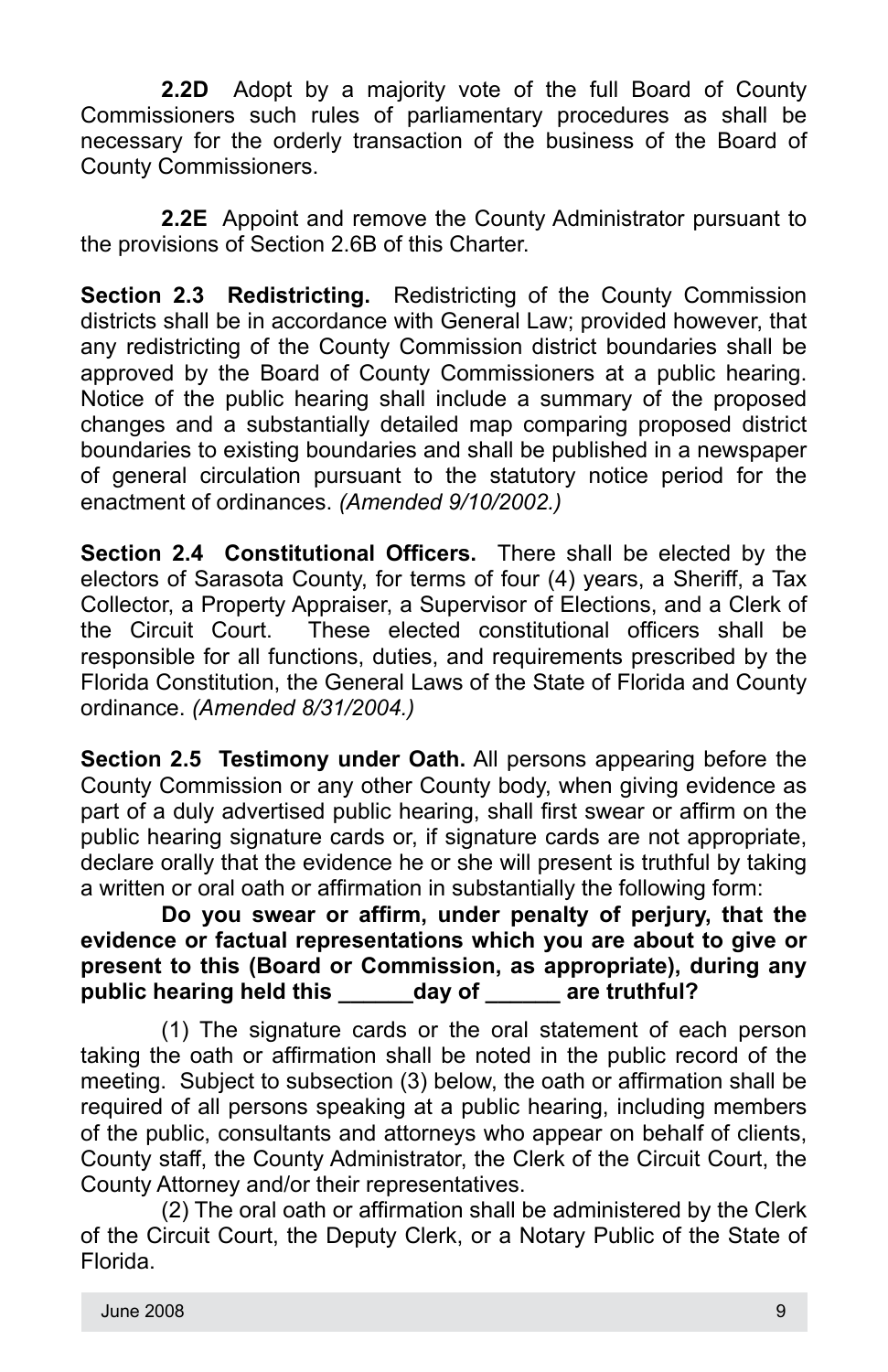

# sarasota county charter

(3) The oath or affirmation made pursuant to this Charter shall not apply to statements of opinion or legal arguments made during the course of a public hearing. During public meetings where evidence will not be taken, although the public will be allowed to comment or provide input to the edification of the County Commission or one of its Boards, the formality of the oath or affirmation shall not be required. In this regard, it is intended that such public input sessions, or public airings, proceed as an informal session. When advertising the matter or placing it on a public meeting agenda, it shall not be categorized as a public hearing.

(4) Should any person knowingly make a false statement or false representation, under oath, as to any material matter being considered at the public hearing, the matter shall be referred to the County Commission for consideration at a public meeting. At the public meeting, the County Commission may determine whether or not a complaint will be filed with the Office of the State Attorney or the County Commission may order the matter investigated and a recommendation made as to charging a violation of the Florida perjury law.

(a) PENALTIES. It shall be unlawful for any person to knowingly make a false statement or false factual representation, under oath, as to any material matter being considered at a public hearing. Persons violating this Section may be punished by a fine not exceeding \$500 or imprisonment for a term not exceeding sixty (60) days, or both.

(b) EFFECT. Action taken by the County Commission or any other County body on the basis of testimony which is later determined to have been false may be rescinded by that County body at its discretion, without liability on the part of the County. *(Amended and renumbered 9/10/2002 and 8/31/2004.)*

#### **Section 2.6 County Administrator.**

**2.6A General.** A County Administrator appointed by and responsible to the Board of County Commissioners shall be the chief administrative officer of the County for all administrative matters and operations under the authority of the Board of County Commissioners. *(Amended 11/5/1998.)*

**2.6B Appointment and removal.** The Board of County Commissioners shall use diligence to appoint a County Administrator within ninety (90) days or as soon thereafter as possible on the occurrence of a vacancy in this position. Appointment shall be made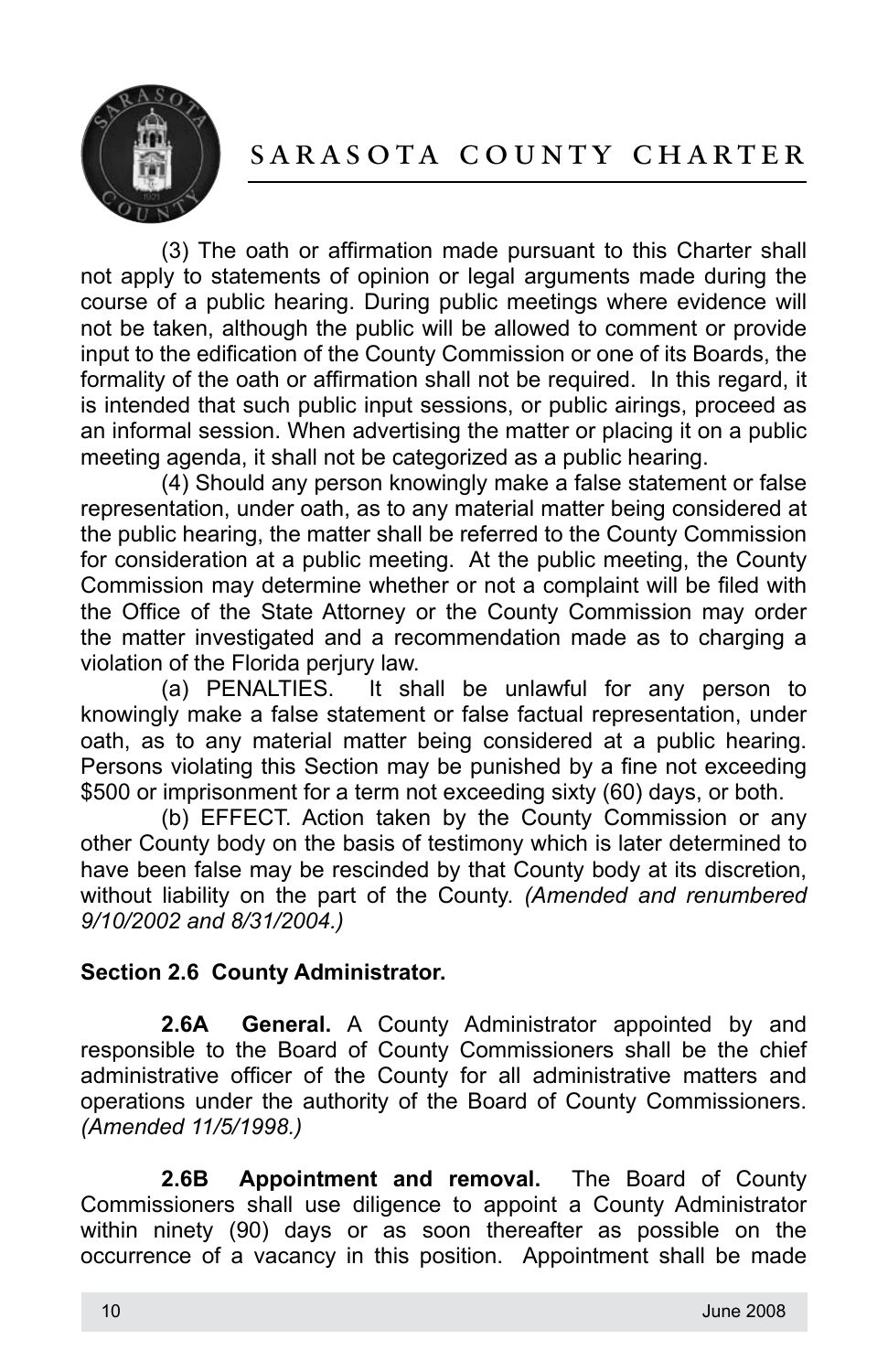upon the affirmative vote of four (4) members of the Board of County Commissioners. The Board of County Commissioners may remove the County Administrator at any time by:

(1) affirmative vote of four (4) members of the Board of County Commissioners; or

(2) affirmative vote of three (3) members of the Board of County Commissioners in two (2) official meetings three (3) weeks apart. *(Amended 11/5/1996.)*

**2.6C Qualifications.** The County Administrator shall be appointed solely on the basis of his or her executive and administrative abilities and qualifications, and he or she shall meet one or more of the following requirements:

(1) A master's degree from an accredited college or university, and have a minimum of two (2) years experience as an appointive city manager or county administrator.

(2) A bachelor's degree from an accredited college or university, and at least ten (10) years of progressively responsible professional management experience.

He or she shall maintain residency within the County during his or her tenure of office and shall not engage in any other business or occupation. *(Amended 11/5/1996 and 3/14/2000.)*

**2.6D Absence.** The County Administrator may, subject to approval of the Board of County Commissioners, appoint an employee under his or her jurisdiction to assume the authority and duties of the Administrator in times of his or her absence or incapacitation.

**2.6E Compensation.** The Board of County Commissioners shall establish the salary for the County Administrator, at a level which is commensurate with the requirements of the position, and shall review the salary annually. In the event the County Administrator is terminated without cause after one year of service, he or she shall receive at least four (4) months severance pay, notwithstanding other monies due him or her. *(Amended 3/14/2000.)*

**2.6F Powers and Duties.** The County Administrator shall carry out and exercise such powers and duties required by this Charter and prescribed by the Board of County Commissioners. The County Administrator shall have the following general duties and responsibilities:

(1) Administer and carry out directives and policies as issued by the Board of County Commissioners in official meetings;

(2) Provide information and reports to the Board of County Commissioners or individual members thereof as requested;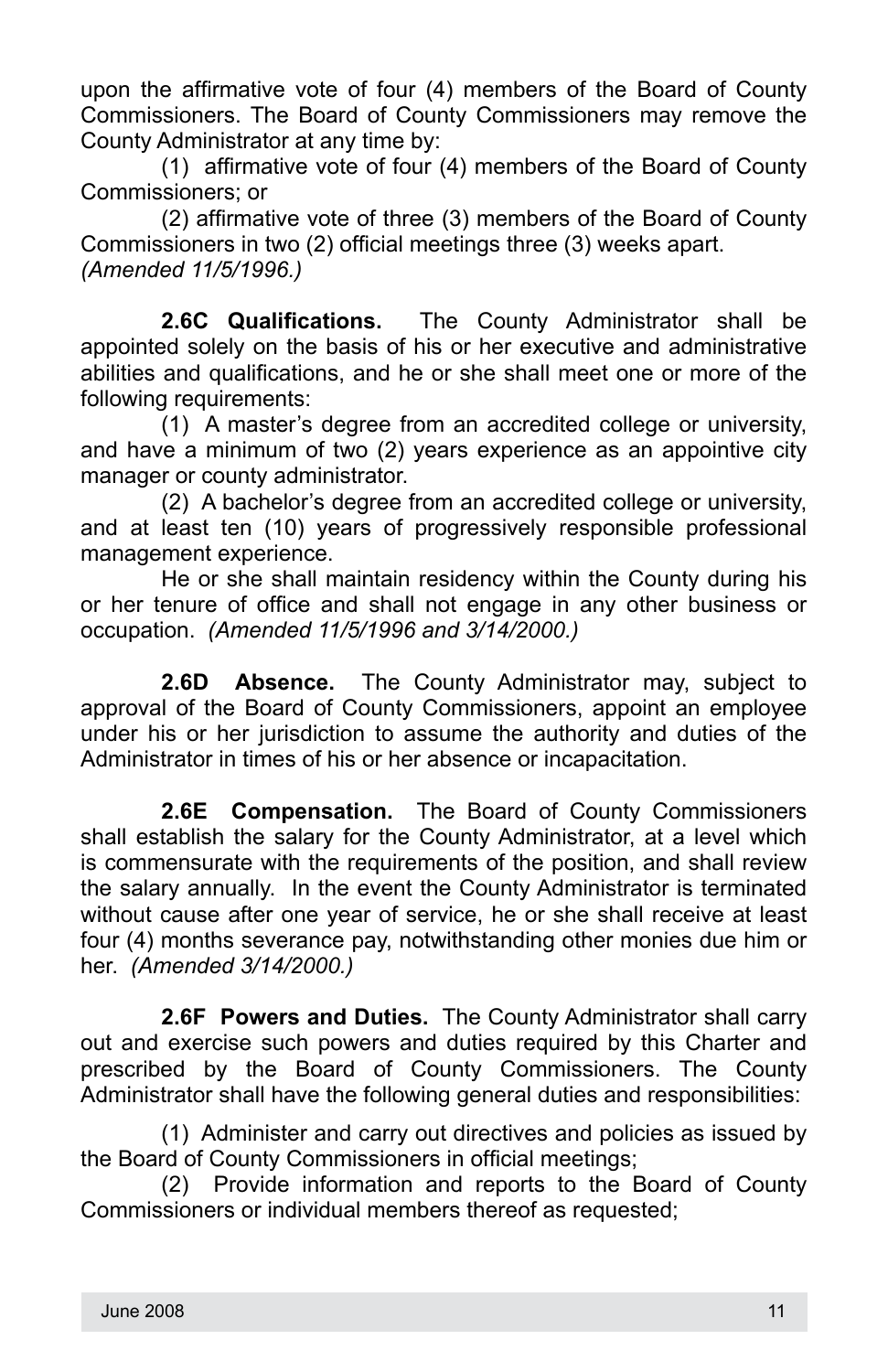

(3) Provide advice and recommendations regarding County government operations to the Board of County Commissioners in official meetings;

(4) Be responsible for managing the provision of services under the Board of County Commissioners;

(5) Select, supervise, set compensation for, and suspend or dismiss at will employees as designated by County ordinance, with the exception of those persons employed in the Office of the County Attorney; *(Added 11/5/1996.)*

(6) Select, supervise, set compensation for, and suspend or dismiss all career service employees of the County, except that (a) Board of County Commissioners shall confirm the appointment of Executive Directors, as that title may be amended from time to time, and Deputy County Administrators, and (b) dismissed or suspended career service employees shall have right of appeal to the Board of County Commissioners pursuant to the appeal procedures adopted by Board resolution, after which the Board may either reinstate the employee by an affirmative vote of at least four (4) of the Board members or confirm the action of the Administrator; *(Amended 11/5/1996.)*

(7) Carry out the duties as set forth in the General Laws of the State of Florida. *(Amended 1/5/1996 and 3/14/2000.)*

**2.6G Administrative Code.** The County Administrator shall prepare an Administrative Code and submit same to the Board of County Commissioners for review, amendment and adoption, which Code shall set forth the organization of County government together with rules, procedures, and personnel and merit systems for operation of County government. *(Amended 3/14/2000.)*

**2.6H Employee Supervision.** Except for the purposes of inquiry and information, the members of the Board of County Commissioners shall not interfere with the performance of the duties of any employee of the County who is under the direct or indirect supervision of the County Administrator.

**2.6I Board Instructions.** Board instructions or directives to any employee of County government under the jurisdiction and control of the Board shall be issued only through the Administrator, with the exception of those persons employed in the Office of the County Attorney, who shall receive instructions solely from the County Attorney. Individual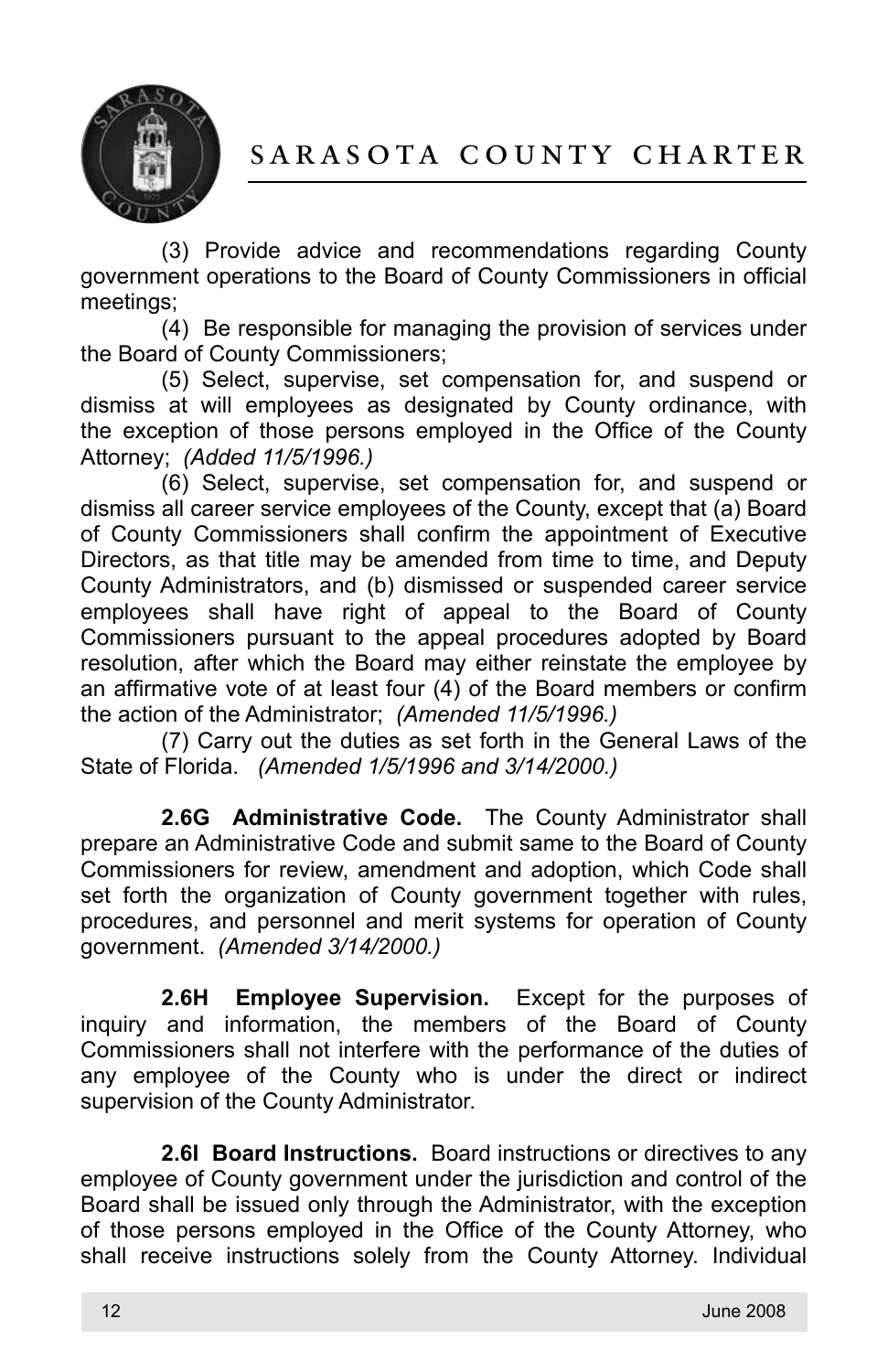members of the Board shall not issue directives or orders to employees. It is the express intent of this section that recommendations for improvement in County government operations by individual Board members be made to and through the Administrator, so that the Administrator may coordinate efforts to achieve the greatest possible savings through the most efficient and sound means available. Nothing in the foregoing is to be construed to prohibit individual members of the Board from closely scrutinizing, by questions and personal observations, so as to obtain independent information to assist the members in the formulation of sound policies to be considered by the Board. *(Added 11/5/1995; Amended 3/14/2000.)*

**2.6J Political Activity.** The Administrator shall engage in no political activity other than casting his or her ballot at the polls. violation of this provision will be grounds for removal of the Administrator from office. *(Added 11/5/1996.)*

**2.6K Appointments.** The Administrator shall not have the authority to appoint statutory or other advisory commissions or boards nor the members thereof, nor shall the Administrator have the authority to fill the vacancies created on said commissions and boards. *(Added 11/5/1996.)*

**Section 2.7 County Attorney.** The Board of County Commissioners shall appoint a County Attorney who shall serve at the pleasure of and for compensation as determined by the Board of County Commissioners. The County Attorney shall be a member of the Florida Bar with a minimum of five (5) years experience in the practice of law prior to the time of appointment. The County Attorney shall serve as legal advisor to the Board of County Commissioners. *(Amended 9/7/1982.)*

#### **Section 2.8 Charter Review Board.**

**2.8A Composition, Election and Term of Members.** There shall be a Charter Review Board composed of ten (10) members, two (2) members from each commission district, who shall serve staggered terms of four (4) years without compensation, and who shall be elected county-wide by the voters of Sarasota County at the General Election. Members shall take office on the second Tuesday following the General Election. *(Amended 11/6/1984; 11/8/1998; and 8/31/2004.)*

**2.8B Jurisdiction and Meeting of the Charter Review Board.**  The Charter Review Board shall hold meetings to organize, elect officers, and conduct business during any calendar year. Meetings may be called at the discretion of the Chairman of the Charter Review Board or three (3) other Charter Review Board members. On behalf of the citizens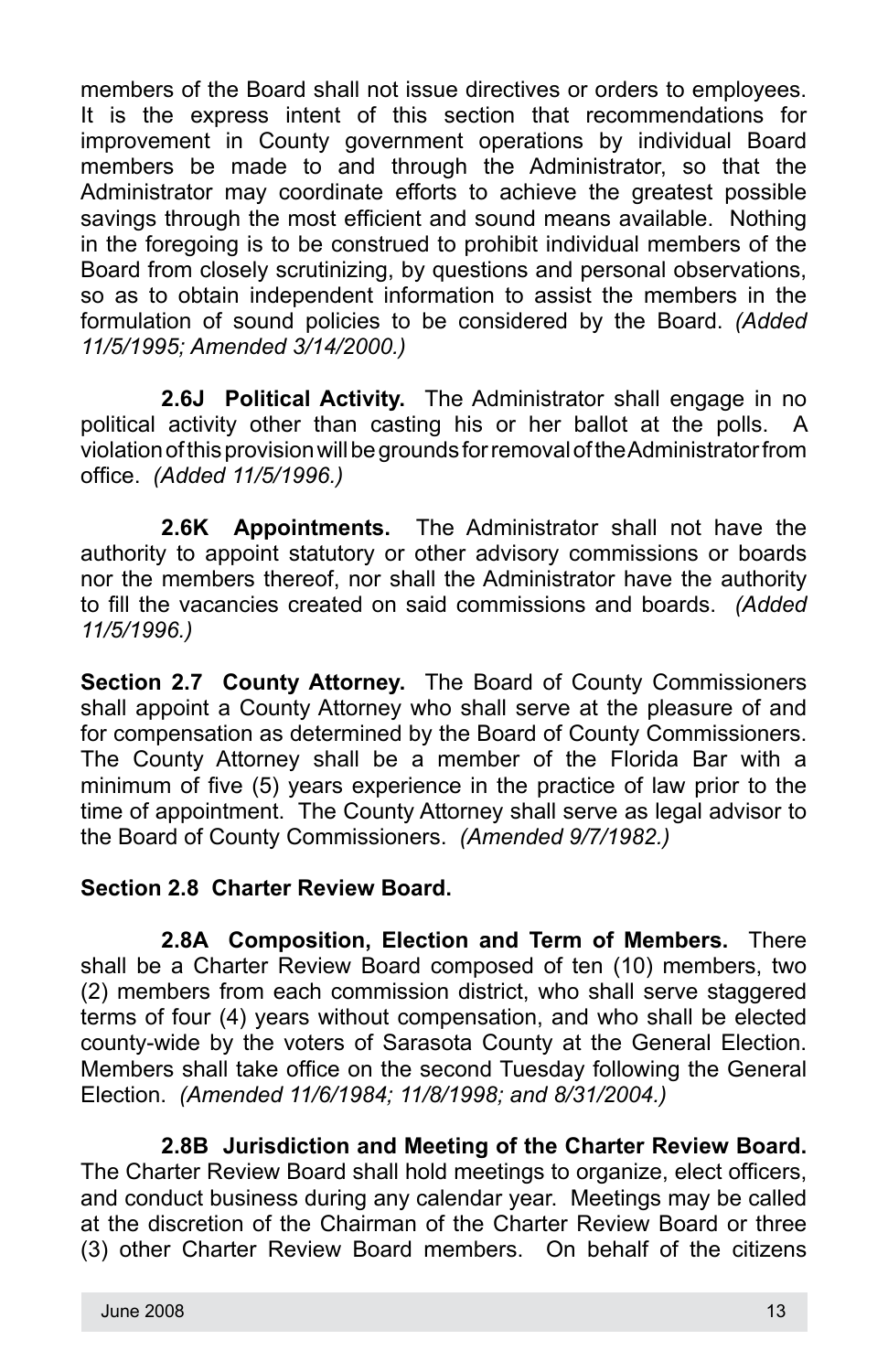

# sarasota county charter

of Sarasota County, the Charter Review Board shall review and recommend changes to the County Charter for improvement of County government. Such recommendations shall be subject to referendum in accordance with the provisions of Article VI herein. An affirmative vote of two-thirds (2/3) of the members elected or appointed to the Charter Review Board shall be required to recommend amendments for referendum. The Board of County Commissioners shall pay reasonable expenses of the Charter Review Board. *(Amended 11/6/1984; 11/8/1988; 4/3/1992; and 8/31/2004.)*

**2.8C Vacancies on the Charter Review Board.** Any member of the Charter Review Board who changes his or her permanent residence to an area outside the district from which he or she was elected to represent shall be deemed to have vacated his or her office and position on the Charter Review Board. Except as otherwise provided for herein, vacancies occurring on the Charter Review Board shall be filled in accordance with the Florida Constitution and the General Laws of the State of Florida for vacancies in county office. A Board member who is removed from his or her district as a result of redistricting may serve out the balance of his or her term as a representative of his or her former district. *(Amended 8/31/2004.)*

### **ARTICLE III**

#### **GENERAL PROVISIONS OF HOME RULE**

**Section 3.1 Powers of the Board of County Commissioners.** All powers of the County are hereby vested in the Board of County Commissioners. The Board of County Commissioners may prescribe by ordinance or resolution the manner in which such powers shall be exercised.

#### **Section 3.2 Personnel Administration.**

**3.2A Merit System.** There shall be a merit system for the hiring and retention of employees under the supervision of the County Administrator or designee. *(Amended 9/7/1982 and 8/31/2004.)*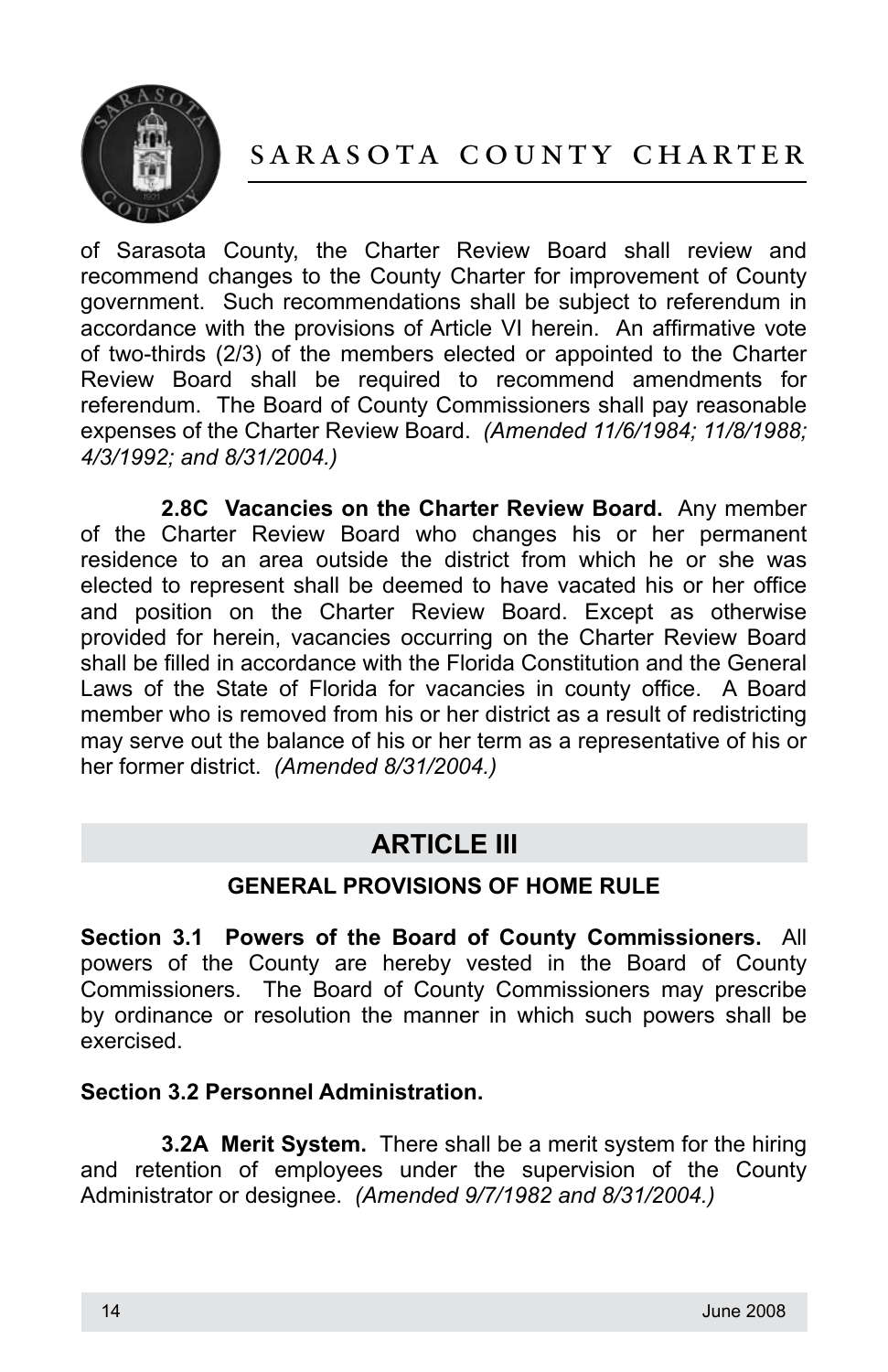**3.2B Employment Policy.** The merit system shall provide for the qualifications and duties of all positions under the supervision of the County Administrator. The County Administrator or designee shall cause personnel to be employed, compensated, promoted, demoted, transferred, or dismissed solely on the basis of merit and qualification and without regard to religious or political affiliation, disability, race, color, gender, or national origin. *(Amended 8/31/2004.)*

#### **Section 3.3 Conflict Between County and City Ordinances.**

**3.3A** In the event of a conflict between a municipal ordinance and a County ordinance, the municipal ordinance shall prevail within the limits of the municipality.

#### **3.3B**

(1) Subject to sub-subsection 3.3B(2) below, from and after the effective date of this section the future land use designations contained in the Sarasota County Comprehensive Plan shall control the density and intensity of development on all lands lying outside the Urban Service Area. Urban Service Area shall mean that area delineated on that certain map titled "Future Land Use Map of Sarasota County" dated November 2006, which is on file in the official records of the Clerk to the Board of County Commissioners. The Board of County Commissioners must approve all changes to the future land use designations of all lands lying outside such Urban Service Area regardless of whether some or all of the lands are located within a municipality. Municipalities shall not have the authority to assign future land use designations to lands lying outside the Urban Service Area. However, a municipality may petition the Board of County Commissioners to change the future land use designation on lands that it has annexed lying outside the Urban Service Area. The Board shall process the petition in the same manner as other comprehensive plan amendments. *(Added 3/13/2007.)*

(2) Sub-subsection 3.3B(1) shall not apply to municipal lands that have received a Comprehensive Plan future land use designation by a municipality prior to the effective date of this section. Provided, however, if the County and the municipality enter into a Joint Planning Agreement and/or Interlocal Service Boundary Agreement which expressly states that it controls future land use designations on annexed lands lying outside the Urban Service Area, that Agreement shall control with respect to those lands for the duration of the Agreement. *(Added 3/13/2007.)*

**Section 3.4 Ordinance Procedure.** Ordinances shall be adopted in the manner prescribed by general law for the adoption of ordinances in non-charter counties. A copy of all ordinances shall be filed with the office of the Clerk to the Board of County Commissioners.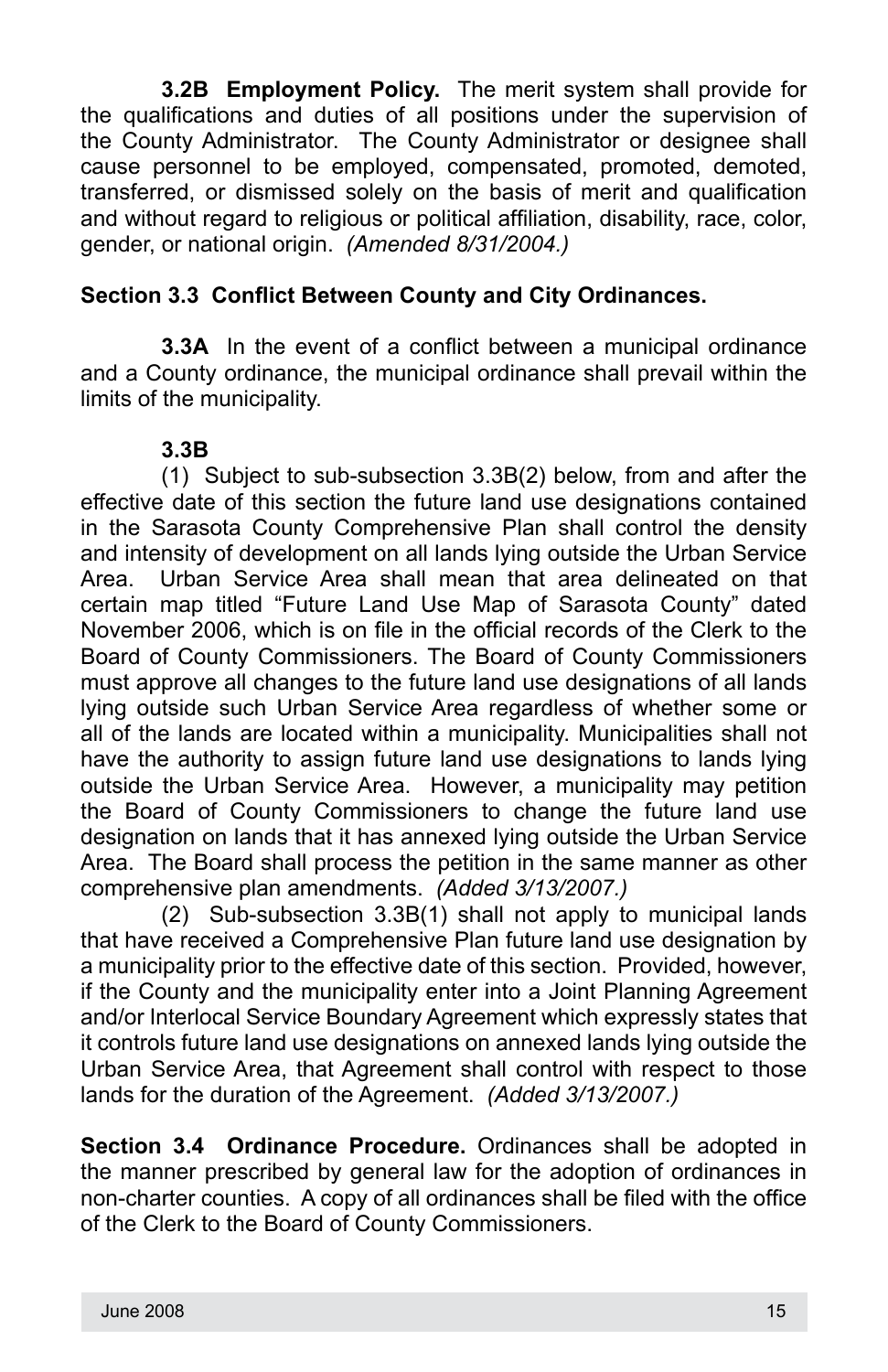

**Section 3.5 Ordinance Violations.** Persons violating County ordinances shall be prosecuted and punished as provided by law.

**Section 3.6 Construction of Laws.** The powers granted by this Charter shall be construed liberally in favor of the Charter government. The specified powers in this Charter shall not be construed as limiting, in any way, the general or specific powers of the government as stated in this Article. It is the intent of this Article to grant to the Charter government full power and authority to exercise all governmental powers necessary for the effective operation and conduct of the affairs of the Charter government.

**Section 3.7 Citizens' Right to Judicial Relief.** Should any elected or appointed official fail to carry out his or her respective duties as delineated in this Charter, any citizen of the County shall have the right to seek any appropriate judicial writ from a court of competent jurisdiction.

#### **Section 3.8 Zoning Disclosure.**

(1) All persons or entities applying for rezoning, special exceptions or variances, shall disclose the true ownership interests in any property sought to be rezoned and shall further disclose the true parties in interest in any corporation, trust, partnership, limited partnership or any legal entity of any type in their zoning application. *(Amended 3/14/2000.)*

(2) No applications will be accepted by the Sarasota County Planning Commission, or any other County Commission Board relating to zoning or any other form of land use change unless it is presented on official County forms. Forms shall include, but are not limited to, disclosure forms for corporations, trusts, partnerships, limited partnerships, option contracts, contract purchasers, or any other option and shall disclose all owners having any right, title or interest of any type in the property at issue sought to be rezoned and the disclosure forms shall specifically state each person's or entity's percentage of interest in any entity. Information with regard to disclosures shall be included in public notices of hearings. *(Amended 3/14/2000.)*

(3) All individuals or entities owning any shares shall be disclosed. Additionally, if a corporation or entity owns shares, the shareholders and principals shall be disclosed. Disclosure shall not be required of any entity whose interests are solely entity interests, which are regularly traded on an established securities market in the United States or another country. The County Administrator shall cause disclosure forms to be promulgated and submitted to the Board of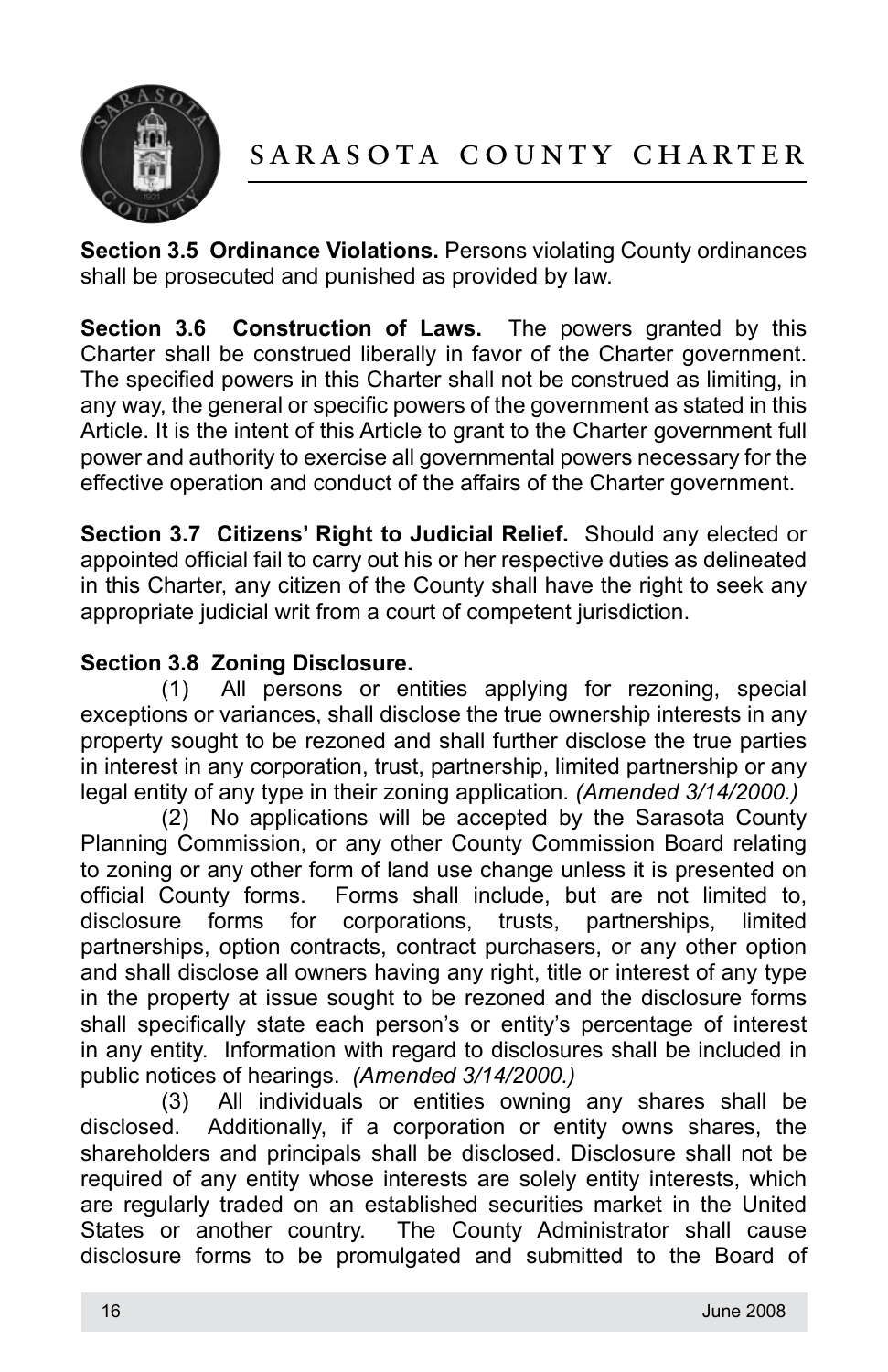County Commissioners. When completed, the disclosure forms and materials shall be distributed to the County's Planning Commission and the Board of County Commissioners for all zoning cases in which the Board has the final decision or for which jurisdiction has been taken. *(Amended 3/14/2000.)*

(4) Zoning disclosure for County-initiated applications for rezonings, special exceptions, and variances shall consist of identifying those owners listed on the most recent assessment roll used in connection with the taxation of those properties contained within the boundaries of the application. *(Amended 3/14/2000.)*

(5) Ownership interest includes, but is not limited to, any right, title, or interest of any type, including options, lease options, contingent options, contingent contracts, partnerships, limited partnerships, trusts, land trusts, corporations or any equitable or beneficial interest of any kind.

(6) The Board of County Commissioners shall provide penalties for violations of this section in addition to any financial or criminal penalty. Additionally, in order that the violator may not benefit by the violations, any rezoning or land use change shall also be rescinded. *(Section 3.8 added 9/1/1992.)*

## **ARTICLE IV**

#### **SOLID WASTE MANAGEMENT**

**Section 4.1** A mandatory recycling program for all residential and commercial customers of the unincorporated area of Sarasota County shall be provided pursuant to ordinance. *(Added 11/6/1990; Amended 11/3/1992 and 8/31/2004.)*

# **ARTICLE V**

#### **FINANCE AND TAXATION**

**Section 5.1 Special Powers.** The Board of County Commissioners shall have all powers to accomplish County and Municipal purposes within the unincorporated areas of the County. Such powers shall include, but not to be limited to, the creation of Special Districts, Municipal Service Taxing Units and Municipal Service Benefit Units. Real Property situated outside a Special District, Municipal Service Taxing Unit or Municipal Service Benefit Unit shall not be subject to taxation or assessment for services provided by such entity exclusively for the benefit of the property or residents of such Special District, Municipal Service Taxing Unit, or Municipal Service Benefit Unit. *(Amended 8/31/2004.)*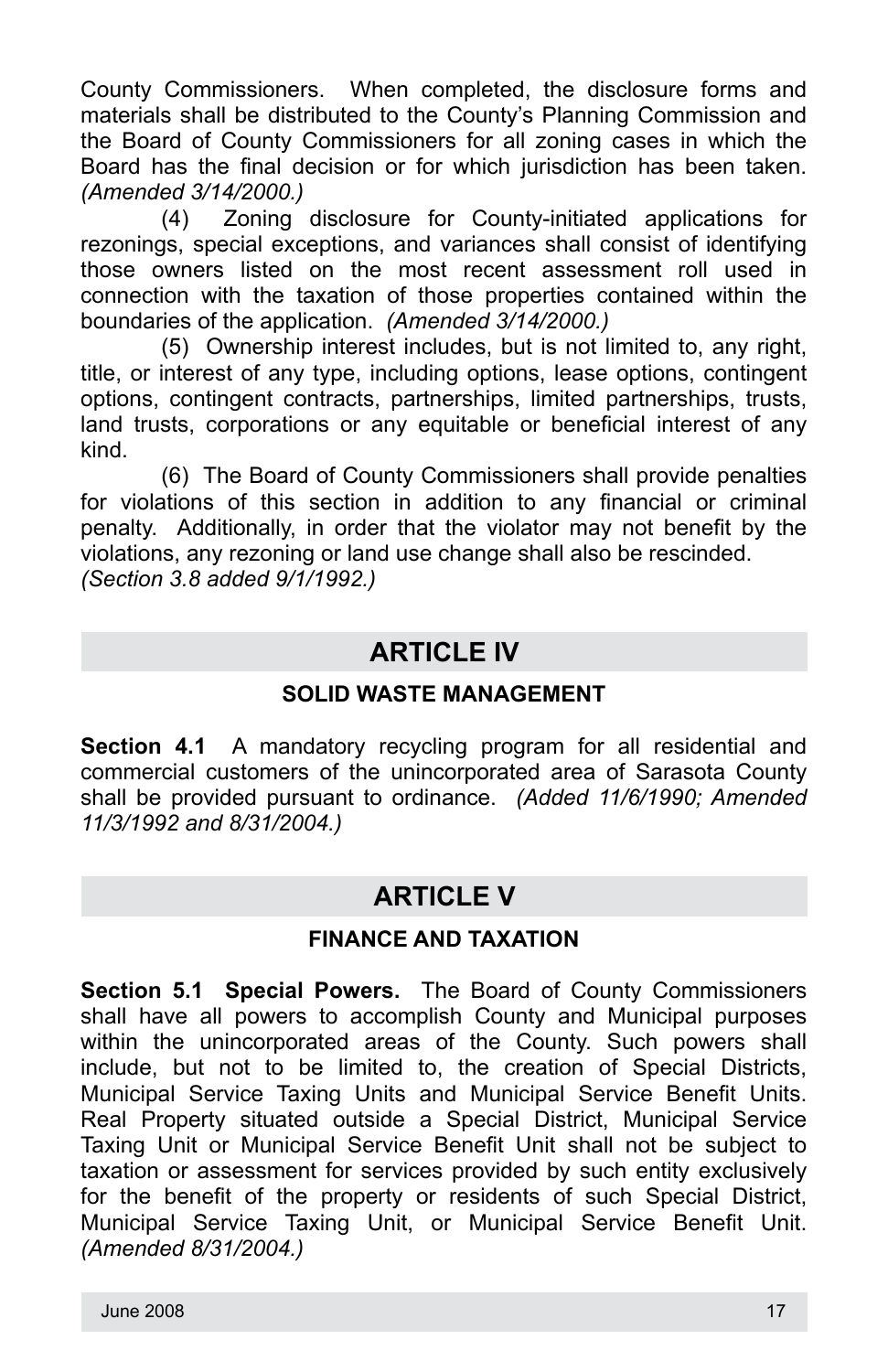

#### **Section 5.2 Budget.**

**5.2A Combined.** One budget shall contain all fiscal activities of this County government for each fiscal year.

**5.2B Preparation and Adoption.** The proposed budget shall include all fiscal activities of this government and shall be combined into one unified budget for each fiscal year prepared on a uniform basis and given public notice and hearings, except as otherwise provided by general law.

**5.2C Sections.** The budget shall consist of two (2) sections. Section One shall relate to County-wide services and shall contain four (4) parts — Part I, Operating Fund; Part II, Debt Service Fund; Part III, Capital Improvement Fund; and Part IV, Intergovernmental Fund. Section Two shall contain a part for each Special District, Municipal Service Taxing Unit and Municipal Service Benefit Unit. *(Amended 8/31/2004.)*

**5.2D Bonding Limitations.** Sarasota County, or any subdivision or instrumentality thereof, shall not issue or cause to be issued, without referendum, any notes, bonds, certificates of participation, or other instruments of indebtedness evidencing borrowing, obligating the County to pay off said indebtedness out of the tax revenues of the County, unless the principal indebtedness or obligation evidenced by said instrument issued or caused to be issued prior to October 1, 2003, is in an amount no greater than Seventeen Million Dollars (\$17,000,000.00). Beginning October 1, 2003, and each October 1 thereafter, the amount of the bonding limitation in effect shall be adjusted to reflect the percentage change in the Consumer Price Index (U.S. City Average All Workers) by using the most recent available information for the prior 12-month period. Any issuance of such notes, bonds, certificates of participation or other instrument of indebtedness in a principal amount exceeding that fiscal year's bonding limitation must have prior approval by majority vote at a referendum specifically authorizing the issuance of such an instrument of indebtedness in excess of that year's bonding limitation. For purposes of this section, certificates of participation are obligations evidencing an undivided proportionate interest in rental payments made pursuant to a lease entered into by the County whereby such rental payments made by the County are payable from the tax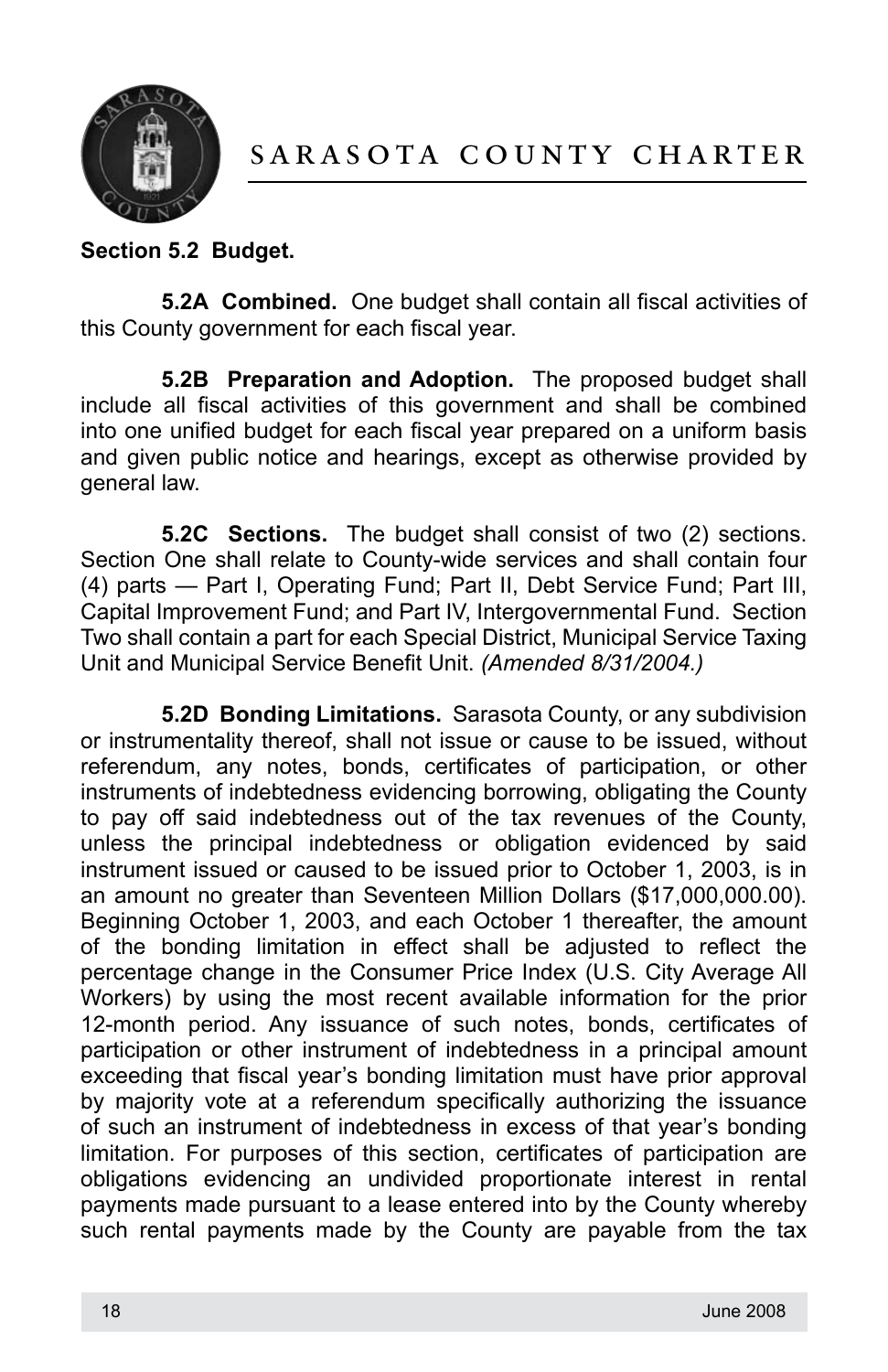revenues of the County. The County may not avoid the requirements hereof by issuing or causing to be issued notes, bonds, certificates of participation or other instruments of indebtedness which reflect a single, simultaneous or concurrent undertaking but which have been divided in such fashion so as to avoid the limitations as herein set forth. *(Amended 9/I0/2002.)*

**Section 5.3 Compensation on Fee Basis Forbidden.** No officer or employee of this government may personally receive compensation for his or her service on a fee basis. (This section shall not apply to services performed by an independent contractor.)

**Section 5.4 Audit.** The Board of County Commissioners shall provide for an annual audit of all of the fiscal transactions of the County government by independently certified public accountants. The audit report shall become public record.

# **ARTICLE VI**

#### **ELECTIONS AND ELECTED OFFICERS**

**Section 6.1 Applicability of General Laws.** The Florida Constitution and all general laws applicable to County electors, candidates, qualifications for elections and elections shall apply to the elections and referenda of the County government.

**Section 6.2 Votes Required in an Election or Referendum.** The results of elections and referenda shall be determined by the vote of the majority voting in the election unless otherwise required by the Florida Constitution or by this Charter.

**6.2A** Be it enacted by the people of Sarasota County to amend this section as follows: Effective January 1, 2008, the following additional requirements shall apply to voting in all elections of persons or referenda in Sarasota County to ensure accuracy in elections and voter confidence in election results:

(1) Voter Verified Paper Ballot.

(a) No voting system shall be used in Sarasota County that does not provide a voter verified paper ballot. The voter verified paper ballots shall be the true and correct record of the votes cast and shall be the official record for purposes of any audit conducted with respect to any election in which the voting system is used. While votes may be tallied electronically, subject to audit, no electronic record shall be deemed a ballot.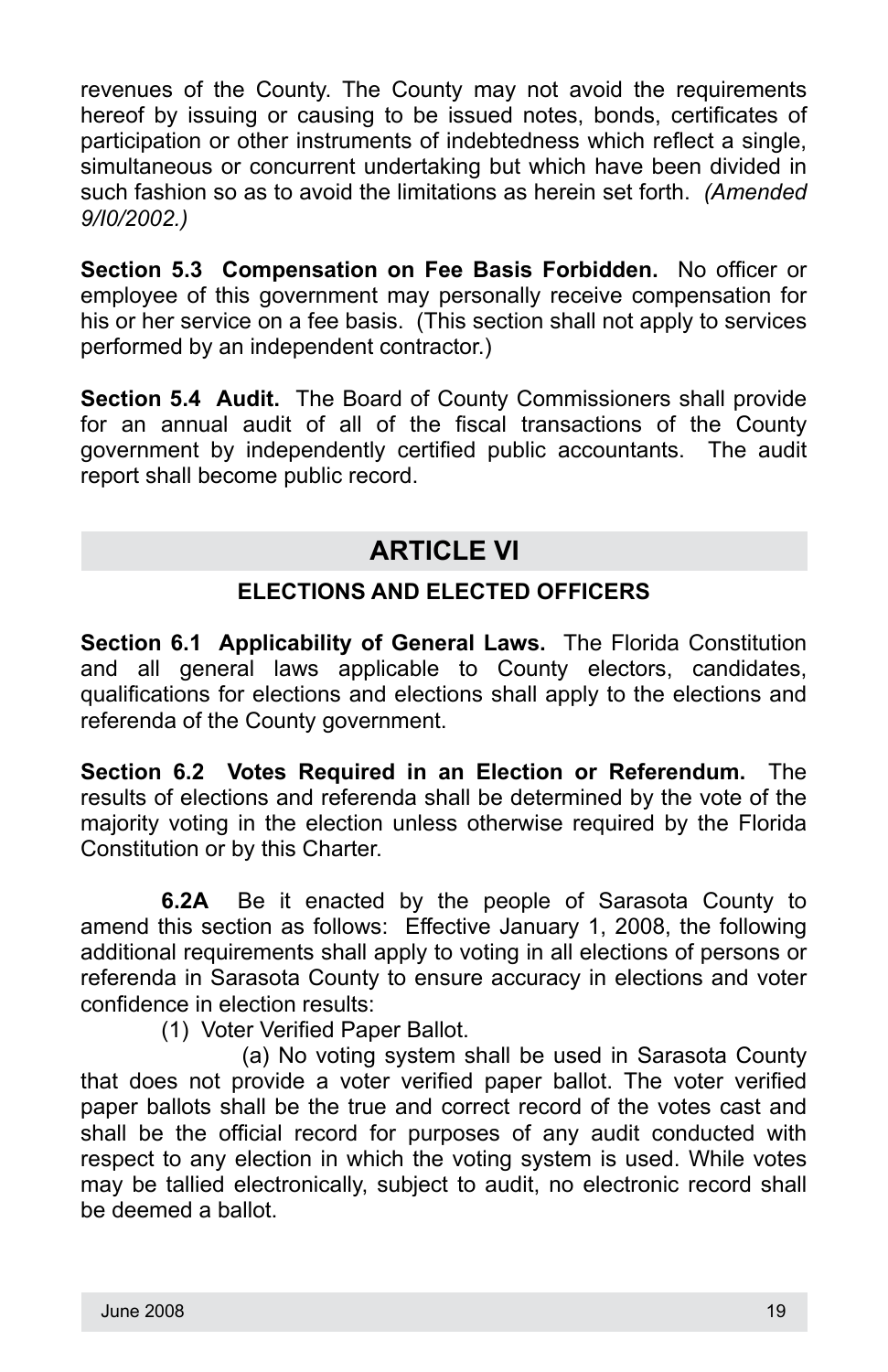



(b) Any electronic voting machine shall allow the voter to correct his or her ballot by rejecting overvoted ballots at the time of voting when voting in person at the polling place.

(2) Mandatory Audits. In addition to Voting System Audits allowed in F.S. 101.591, the Sarasota County Supervisor of Elections shall provide for mandatory, independent, random audits of the voting system in Sarasota County. These audits shall consist of public observable hand count of the voter verified paper ballots in comparison to the machine counts.

The audits shall be conducted on Election Day or within 24 hours after the closing of the polls, in clear public view, by a reputable independent and nonpartisan auditing firm. These audits shall be conducted for a minimum of 5% of Sarasota County precincts, for 100% of the ballot issues in the selected precincts; and for a minimum of 5% of the total ballots cast in Early Voting periods, 5% of the total absentee ballots, and 100% of any precinct where there are highly unusual results or events. In addition, audits of 5% of Provisional ballots shall be completed by the third day following the election, and audits of 5% of Military and Overseas (UOCAVA) ballots shall be completed within 24 hours of a primary election and within 10 days following a general election. The random selection of precincts to be audited shall be made in a physical, non-electronic, public drawing at the Supervisor of Elections Office only AFTER machine tallies from the precincts have been made public. This public drawing shall be made on an entirely random basis using a uniform distribution in which all precincts in the County have an equal chance of being selected. If machine counts are unavailable for any reason, the voter verified paper ballots shall be counted by hand by the independent auditors and recorded as the vote count for that precinct. Immediately upon completion of an audit, the persons conducting the audit shall furnish a copy of the audit to the Supervisor of Elections and the Board of County Commissioners and post the results for public view and copying at the Supervisor of Elections Office. The audit shall be considered a Florida public record pursuant to Florida Statute 119.

(3) Certification of Election Results. No election shall be certified until the mandatory audits are complete and any cause for concern about accuracy of results has been resolved. Any discrepancies between machine counts and hand counts greater than 1% or, if less than 1% but sufficient to change the outcome of any measure, shall initiate a comprehensive manual audit of the voter verified paper ballots in all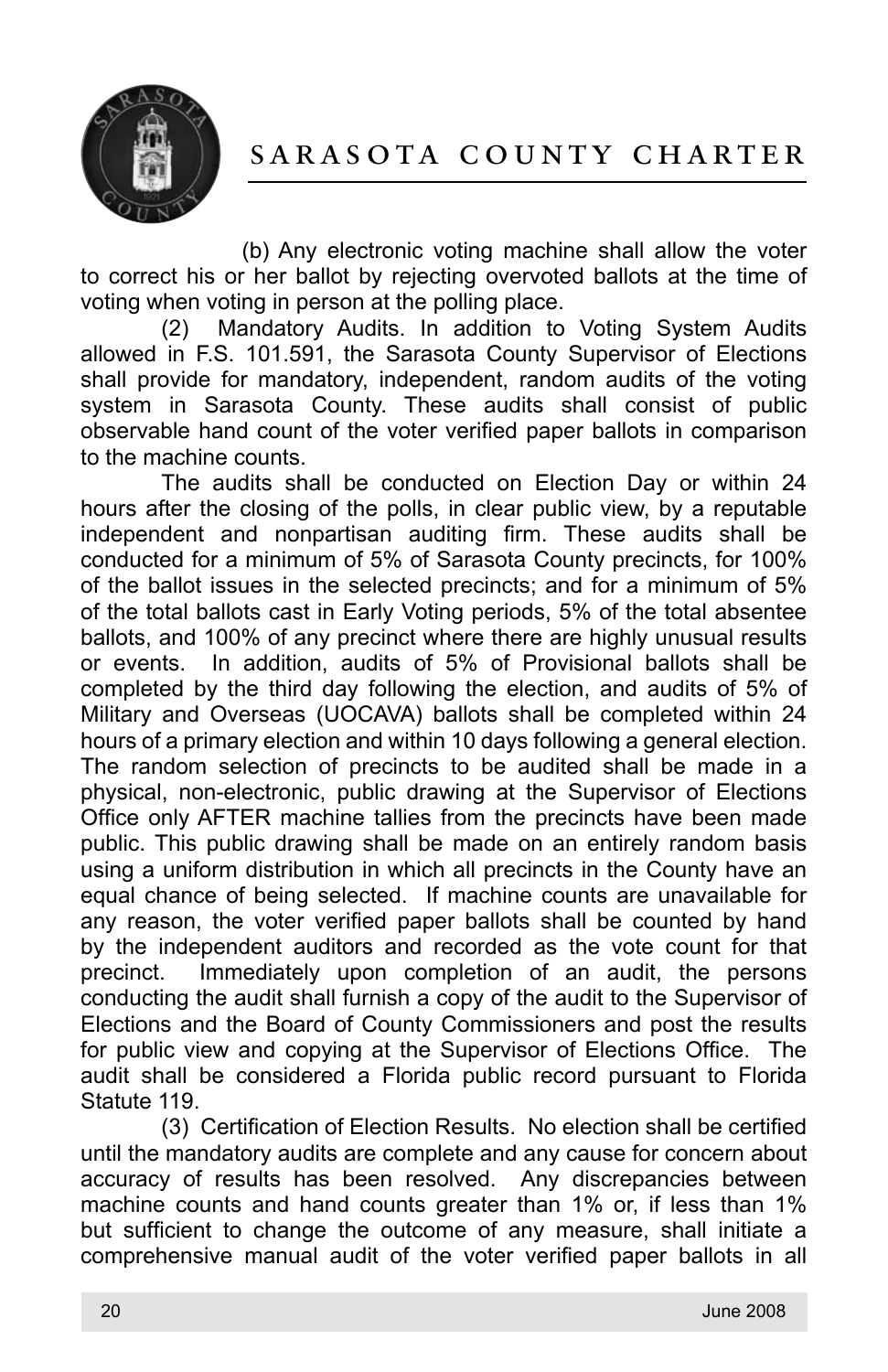precincts and of all Absentee, Provisional, and Military and Overseas (UOCAVA) ballots. Such comprehensive manual audit shall be completed within five days after the election, with the exception of comprehensive audits of Military and Overseas ballots, which shall be completed within five days after a primary election, and within 10 days after a general election. Audits shall be completed by a reputable independent and nonpartisan auditing firm as in (2) above. A copy of these audits shall be retained for public view and copying at the Supervisor of Elections Office in addition to being given to the County Commissioners. These audits shall be considered Florida public records pursuant to Florida Statute 119. *(Added 11/7/2006.)*

**Section 6.3 Recall.** The procedures for the recall of a County Commissioner shall be as set forth in general law. The procedures for the recall of other elected County officers, including, but not limited to, the Sheriff, Supervisor of Elections, Tax Collector, Property Appraiser, and Clerk of the Circuit Court shall be the same as those for the recall of a County Commissioner. *(Amended 3/14/2000 and 11/7/2000.)*

**Section 6.4 Method.** Ordinances shall prescribe the method of calling special elections and referenda.

**Section 6.5 Elections for County Office.** As identified herein, County office for which compensation is paid shall be defined to include membership on the Board of County Commissioners, Clerk of the Circuit Court, Property Appraiser, Tax Collector, Supervisor of Elections, and Sheriff. County office for which compensation is not paid is membership on the Charter Review Board. *(Added 11/6/1990; Amended 11/5/1996 and 11/7/2000.)*

**6.5A** No candidate for any County office for which compensation is paid shall accept any contribution from any contributor, including a political committee, as defined by state law, in cash or in kind, in an amount in excess of \$200. *(Amended 11/7/2000.)*

**Section 6.6 Enforcement.** Within sixty (60) days of the adoption of this Article, the Board of County Commissioners shall adopt by ordinance provisions for the enforcement of this Article, including reasonable penalties for any willful violation. *(Amended and Renumbered 3/14/2000.)*

**Section 6.7 Qualification.** Anyone who wishes to qualify for an elected position in Sarasota County that requires residency within a specific district must have resided within that district for six (6) months immediately prior to qualification. Anyone who wishes to qualify for a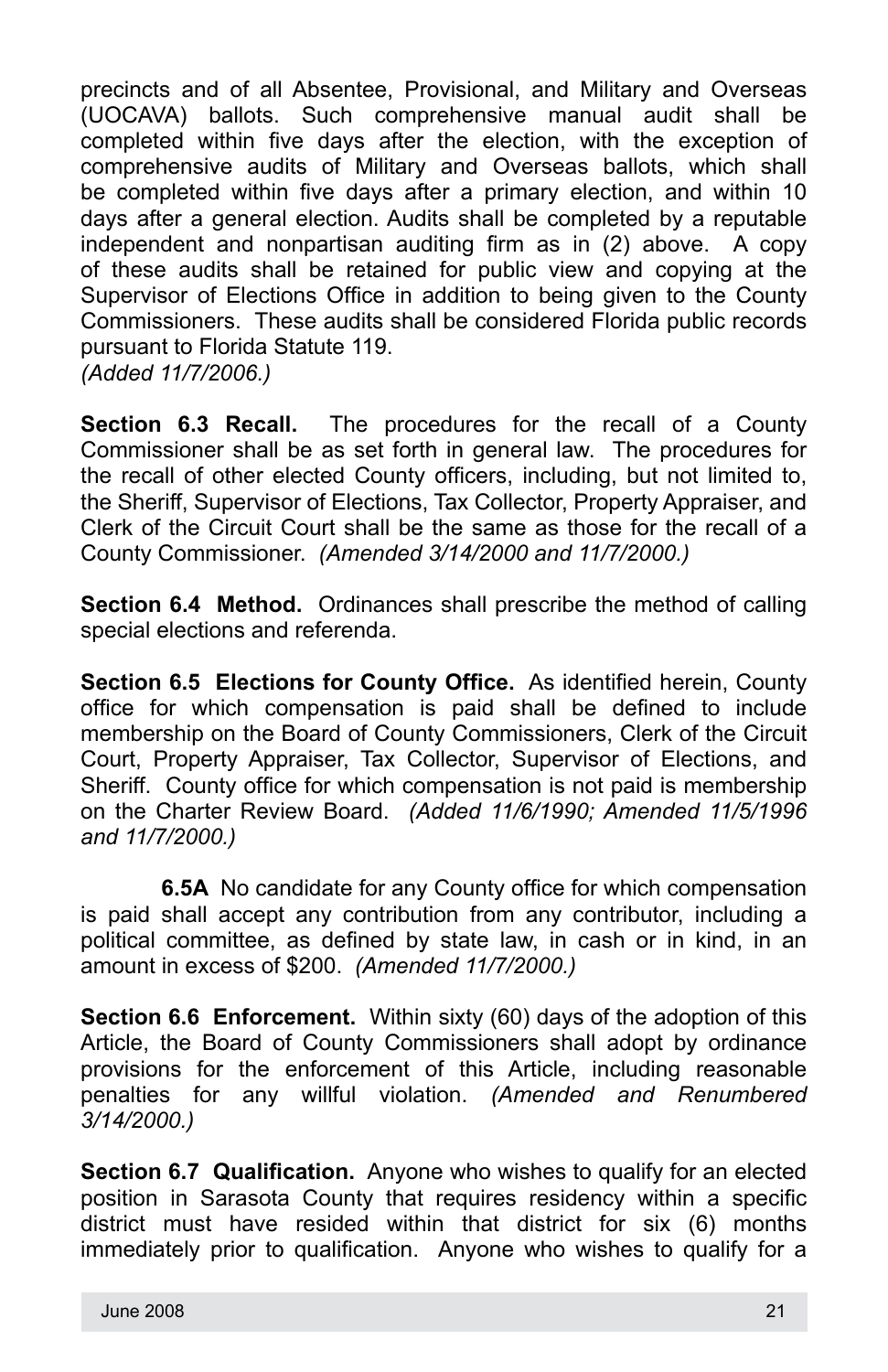

position that does not require residency within a specific district must have been a Sarasota County resident for six (6) months immediately prior to qualification. *(Amended 11/7/2000.)*

# **ARTICLE VII**

#### **CHARTER REVISION**

**Section 7.1 Petition, Ordinance, Legislature, Charter Review Board.**  Changes to this Charter may be proposed by (i) a petition, signed by at least five percent (5%) of the number of registered voters in Sarasota County; (ii) a special law enacted by the Legislature; (iii) an ordinance; or (iv) a recommendation by the Charter Review Board.

Changes proposed under subsections (i), (ii), or (iii) shall be submitted to the voters at a special election to be held within sixty (60) days after filing of the proposed changes with the Supervisor of Elections, and such changes if approved at the election by the majority vote, shall become a part of this Charter. Changes proposed under subsection (iv) and filed with the Supervisor of Elections shall be submitted to the voters at a referendum election to be held concurrently with the next countywide election, and such changes, if approved at the election by a majority vote, shall become a part of the Charter. *(Amended 9/10/2002.)*

**Section 7.2 Official Compilation of the Amended Charter.** The Clerk of the Circuit Court shall be the official record keeper of the County Charter. In that capacity, the Clerk shall prepare and maintain an official compilation of the County Charter, incorporating all adopted amendments thereto, annotated to indicate effective date and other appropriate historical information, and renumbering the Charter sections required to accommodate additions and deletions. The Clerk shall certify the official compilation as a true and accurate copy of the County Charter, as amended, and the Board of County Commissioners shall approve the certified official compilation by resolution. The certified official compilation of the County Charter shall constitute the best evidence of the County Charter and shall be included in the Sarasota County Code. The Clerk shall also maintain a separate index of all charter amendments, including ordinance numbers and dates of referenda. (Added 9/10/2002.)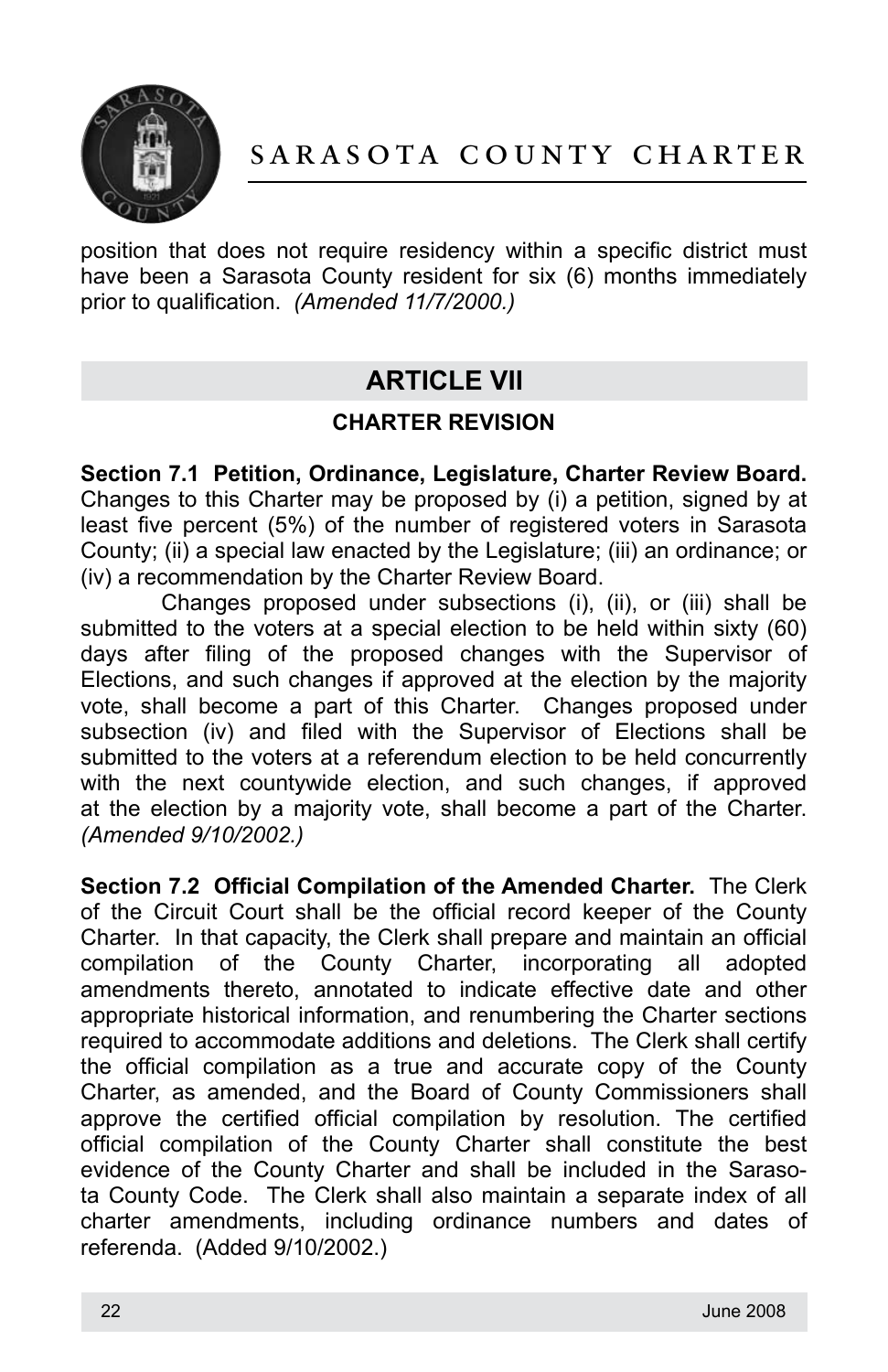# **ARTICLE VIII**

#### **TRANSITION AND SEVERABILITY**

**Section 8.1 Title of Property Reserved to County.** The title, rights and ownership of property, uncollected taxes, dues, claims, judgments, decrees, liens, suits, actions and choses in action, held or owned by the County government existing at time of approval of this Charter shall pass to and same hereby are vested in the County government as established by this Charter. *(Amended 8/31/2004.)*

**Section 8.2 Obligation of Contracts Preserved.** No debt or contract of this County government existing at time of approval of this Charter, including bonds heretofore issued, shall be impaired or avoided by this Charter, but all such debts and obligations shall pass to and be binding upon the County government hereby organized and created.

**Section 8.3 Existing Ordinances Continue.** All existing ordinances of the County not in conflict with the provisions of this Charter shall continue in effect and unimpaired until repealed, amended, or modified by the County government hereby organized and created.

**Section 8.4 Severability Clause.** If any article or any part thereof, or any section or part thereof of this Charter as it now exists or as it may be amended is held by any court of competent jurisdiction to be invalid or unconstitutional, such holding shall not invalidate or impair the validity, force or effect of any other article or part thereof or any other section or part thereof unless it clearly appears that such other article or part thereof or section or part thereof is wholly or necessarily dependent for its operation upon the article or part thereof or section or part thereof held to be invalid or unconstitutional.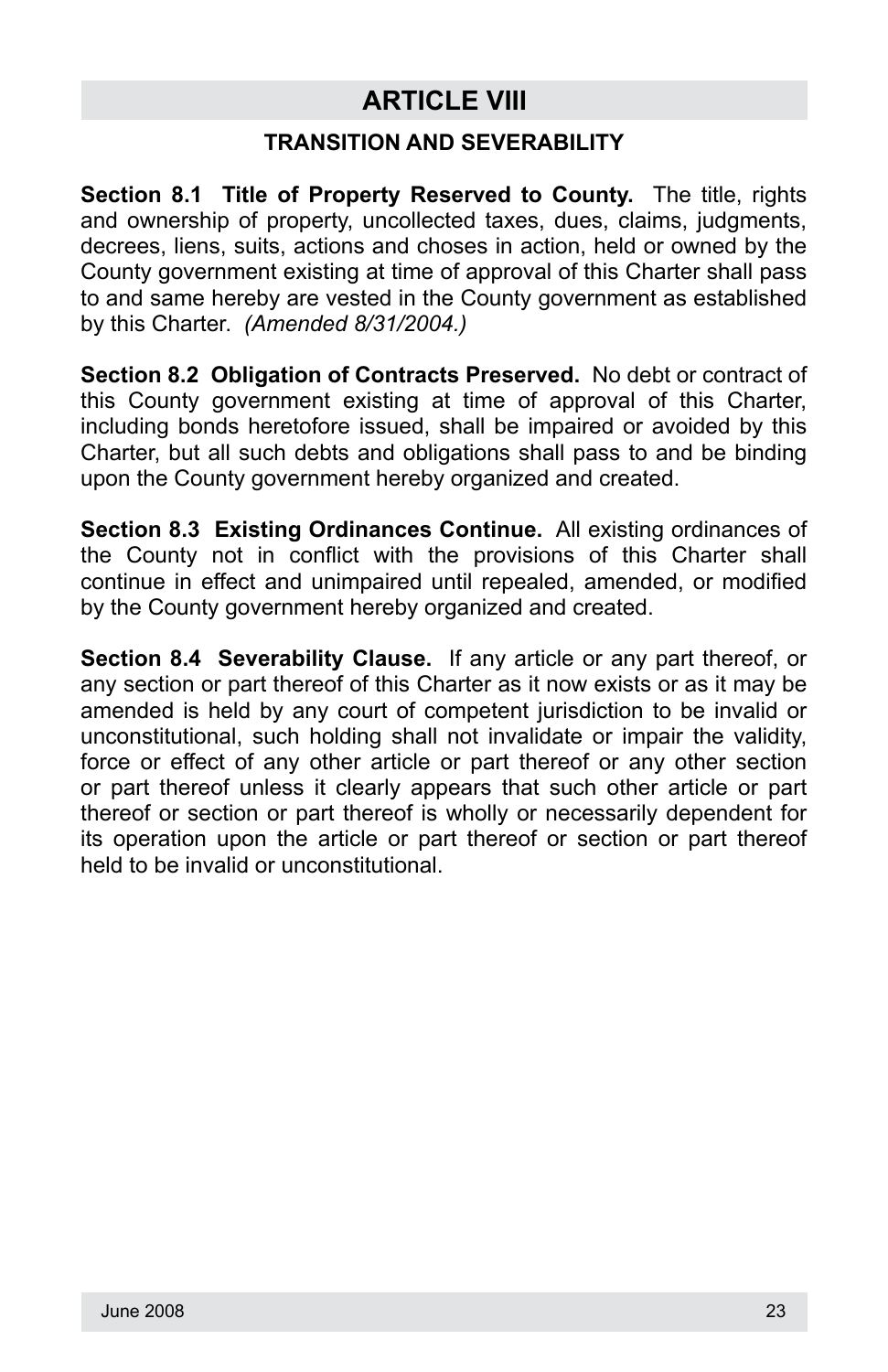

**Sarasota County Officials (as of November 2006)**

| <b>Board of County Commissioners</b>                     |                    |
|----------------------------------------------------------|--------------------|
| 1660 Ringling Blvd., Sarasota, FL 34236                  | (941) 861-5344     |
| District 1 Paul H. Mercier (R) 2008                      |                    |
| District 2 Joseph A. Barbetta (R) 2010                   |                    |
| District 3 Shannon Staub (R) 2008                        |                    |
| District 4 Nora Patterson (R) 2010                       |                    |
| District 5 Jon Thaxton (R) 2008                          |                    |
| <b>Clerk of the Circuit Court and County Comptroller</b> |                    |
| 2000 Main Street, Sarasota, FL 34237                     | (941) 861-7400     |
| Karen E. Rushing (R) 2008                                |                    |
| <b>Charter Review Board</b>                              |                    |
| P.O. Box 8, Sarasota, FL 34230                           | (941) 861-5279     |
| District 1 Matthew J. Fountain (R) 2008                  |                    |
| Stefan E. Butz (R) 2010                                  |                    |
| District 2 Cathy L. Layton (R) 2008                      |                    |
| Dan H. McLeroy, Jr. (R) 2010                             |                    |
| District 3 Frank Moore (R) 2008                          |                    |
| Adam R. Miller (R) 2010                                  |                    |
| District 4 Jud Boedecker (R) 2008                        |                    |
| Charles Cooper (R) 2010                                  |                    |
| District 5 Marie L. Nisco (R) 2008                       |                    |
| Debbie Trice (D) 2010                                    |                    |
| County Administrator - James L. Ley                      |                    |
| (Appointed by the Board of County Commissioners)         |                    |
| 1660 Ringling Blvd., Sarasota, FL 34236                  | $(941) 861 - 5111$ |
| County Attorney - Stephen E. DeMarsh                     |                    |
| (Appointed by the Board of County Commissioners)         |                    |
| 1660 Ringling Blvd., Sarasota, FL 34236                  | (941) 861-7272     |
| Public Defender - Elliott Metcalfe (R) 2008              |                    |
| 2071 Ringling Blvd., Sarasota, FL 34237                  | $(941) 861 - 5500$ |
| Property Appraiser - James Todora (R) 2008               |                    |
| 2001 Adams Lane, Sarasota, FL 34237                      | (941) 861-8200     |
| Sheriff - Bill Balkwill (R) 2008                         |                    |
| 2071 Ringling Blvd., Sarasota, FL 34237                  | $(941) 861 - 5800$ |
| State Attorney - Earl Moreland (R) 2008                  |                    |
| 2071 Ringling Blvd., Sarasota, FL 34237                  | $(941) 861 - 4400$ |
| Supervisor of Elections - Kathy Dent (R) 2008            |                    |
| 101 S. Washington Blvd., Sarasota, FL 34236              | $(941) 861 - 8600$ |
| Tax Collector - Barbara Ford-Coates (D) 2008             |                    |
| 101 S. Washington Blvd., Sarasota, FL 34236              | (941) 861-8300     |